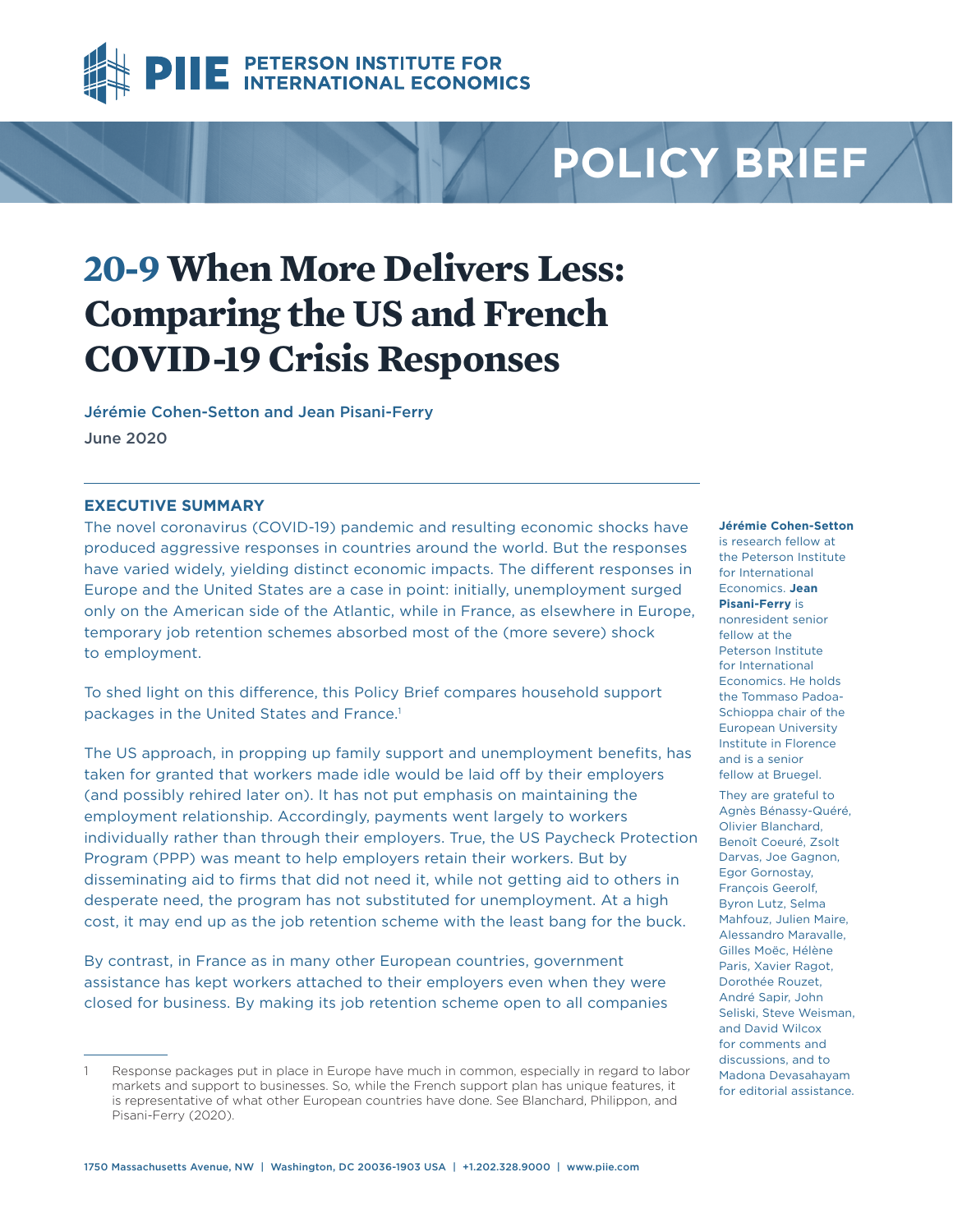suffering a temporary drop in business, this approach has managed to greatly limit the increase in unemployment and maintain employment relationships. According to our calculation, this has been done at a cost barely above that of regular unemployment compensation.

The US package is also more costly because sheltering US household income from the fallout of the biggest economic shock since World War II required enacting new programs to keep families whole. In France, because the safety net is more extensive and also because a larger portion of French disposable income is unaffected by ups and downs in economic cycles, sending direct checks or making unemployment benefits more generous was for the most part unnecessary.

Time will tell if the incentives to rehire built into the PPP prove effective and if the relative generosity of the French government-funded furlough scheme ends up slowing down the job recovery. But as an immediate crisis response, the French (and European) approach undoubtedly offered a bigger bang for the buck.

# **THE UNITED STATES AND FRANCE: BEYOND THE HEADLINE FIGURES**

In March and April 2020, the United States enacted several measures adding up to \$2.7 trillion (about 13 percent of GDP) to provide economic relief to individuals, firms, and states—the largest economic stimulus effort in US history. Half the funding was devoted to direct and indirect household income maintenance.

The package of measures calls for the federal government to send checks to low- and middle-income taxpayers, provide federal emergency paid leave benefits, increase the coverage and duration of unemployment insurance, pay an additional \$600 per week to unemployed workers,<sup>2</sup> and offer loans to small firms that can be forgiven if the money is used to retain workers.

It is actually a very European package in the sense that it provides an ad hoc, temporary, and patchy version of European social insurance mechanisms. Judging from headline numbers, it is also a package several times bigger than the fiscal relief measures implemented in Europe. In France, the headline figure is, for example, only €49 billion (about 2 percent of GDP).

These headline figures, however, span different time periods and account for costs in different ways, with different assumptions of the magnitude of the shock.

In the United States, the headline figure corresponds to budget appropriations and the expected costs of the programs over the next ten years. For the Coronavirus Aid, Relief, and Economic Security (CARES) Act<sup>3</sup> and the Paycheck Protection Program and Health Care Enhancement (PPPHCE) Act,<sup>4</sup> about 90 percent of relief is concentrated in FY2020, creating little difference

<sup>2</sup> The scale of this measure is unprecedented. For comparison, the 2009 American Recovery and Reinvestment Act increased unemployment benefits by \$25 per week (Shelton, Romig, and Whittaker 2009).

<sup>3</sup> See [www.cbo.gov/publication/56334](http://www.cbo.gov/publication/56334).

<sup>4</sup> See [www.cbo.gov/system/files/2020-04/hr266.pdf.](http://www.cbo.gov/system/files/2020-04/hr266.pdf)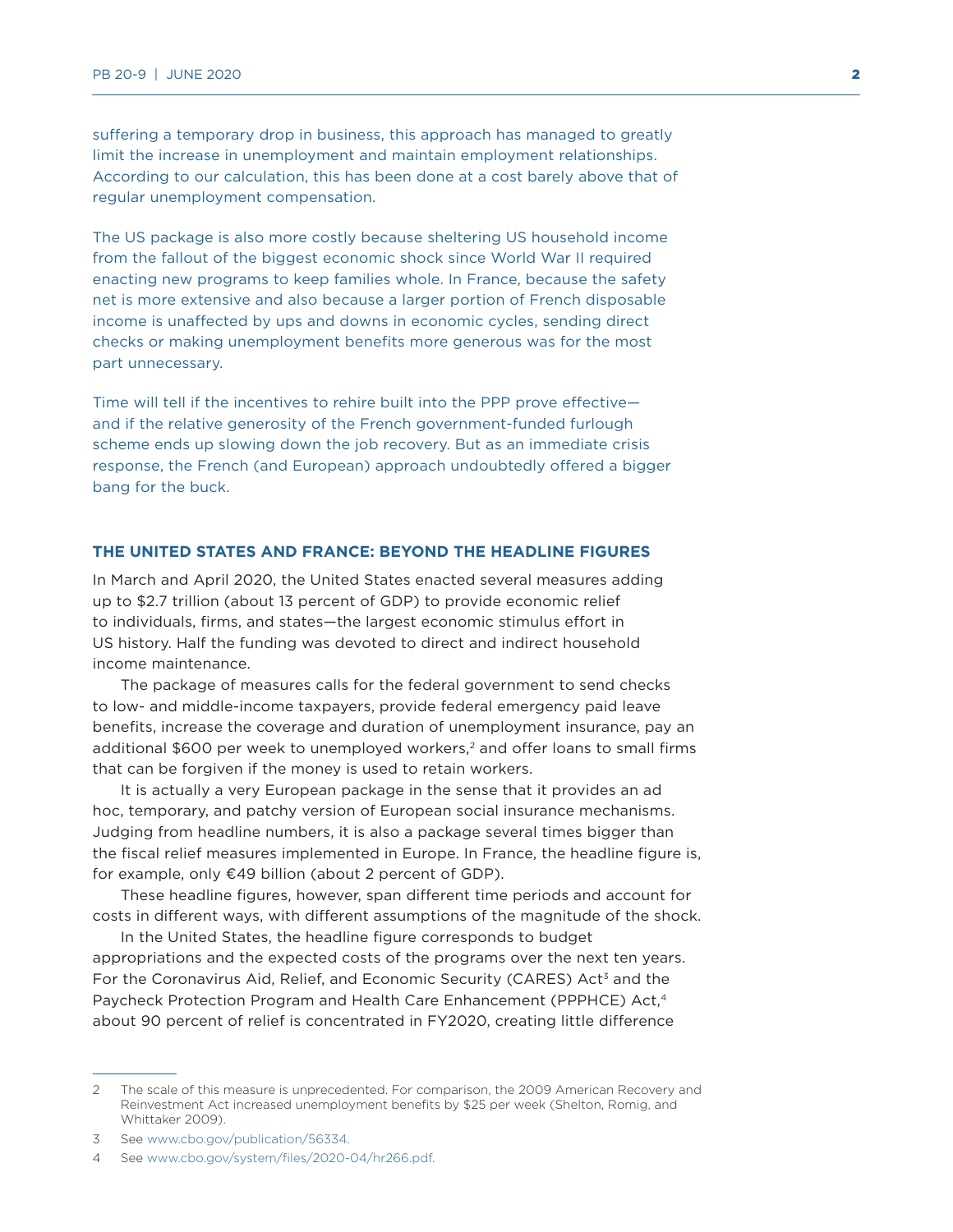between appropriated amounts and actual spending. But for the Families First Coronavirus Response Act (FFCRA)5 and the Coronavirus Preparedness and Response Supplemental Appropriations Act,<sup>6</sup> estimated outlays for the current fiscal year represent 70 and about 15 percent, respectively, of the total headline figure of the two programs. Delays in disbursements also reduce the actual amount of relief that has been spent.

In France, the headline figure of €49 billion (about 2 percent of GDP) corresponds to the expected cost of programs for the current fiscal year. But because most of the French measures are open-ended, the size of the French program is evolving over time. The cost budgeted for *chômage partiel*—the mechanism that temporarily transfers to the government the largest part of the wage bill of companies forced to cut production—was, for example, increased from an initial estimate of €8.5 billion (0.35 percent of GDP) in mid-March to a new estimate of €24 billion (1 percent of GDP) in mid-April.

This Policy Brief provides a coherent quantification of the immediate direct and indirect government support provided to households in March–May 2020 in both countries, which relies on explicit assumptions about automatic stabilizers (i.e., spending that rises automatically in downturns), the speed of disbursements for discretionary measures, and the estimated extent to which open-ended schemes like *chômage partiel* were used during that period.7 Altogether, the US package is found to be twice as large in proportion of GDP as the French one. The gap is thus significantly smaller when properly assessed on the basis of expected transfers rather than headline figures, but it remains large.

Unlike most comparisons in other analyses, the comparison in this Policy Brief is not limited to discretionary measures. The method here also estimates the size of automatic spending and revenue stabilizers. This is important because standard comparisons across countries are often biased on the fact that discretionary measures may make up for the weakness of automatic income stabilization mechanisms. Compare, for example, a country equipped with a comprehensive unemployment insurance system and another where unemployment insurance is weaker; the latter may introduce discretionary measures that simply replicate what is being provided automatically in the former.<sup>8</sup>

A second reason why automatic stabilizers must be factored in is that discretionary measures may in fact replace existing automatic mechanisms. This is the case with *chômage partiel*, which replaces standard unemployment. The measure's actual impact on household income is net of what standard unemployment insurance would have provided.

<sup>5</sup> See [www.cbo.gov/system/files/2020-04/HR6201.pdf.](http://www.cbo.gov/system/files/2020-04/HR6201.pdf)

<sup>6</sup> See www.cbo.gov/publication/56227.

<sup>7</sup> Although the special income replacement schemes intended to discharge companies of the wage cost of idle or furloughed workers could admittedly be categorized as support to businesses, the end-beneficiaries are households, for which they serve as a substitute for unemployment benefits.

<sup>8</sup> The analysis requires an initial assumption about the average decline in output over the period. Using the high frequency data-based estimate of the magnitude of the slump released by INSEE (2020), a symmetric decline of one-third in output is assumed for both countries. Using conventional Okun's law estimates of the relationship between unemployment and lost output, this implies a counterfactual increase in the unemployment rate of 15 percentage points in the United States and 12 percentage points in France (Ball, Leigh, and Loungani 2017). An alternative scenario with a 25 percent output loss in the United States and a 33 percent output loss in France does not fundamentally change our results.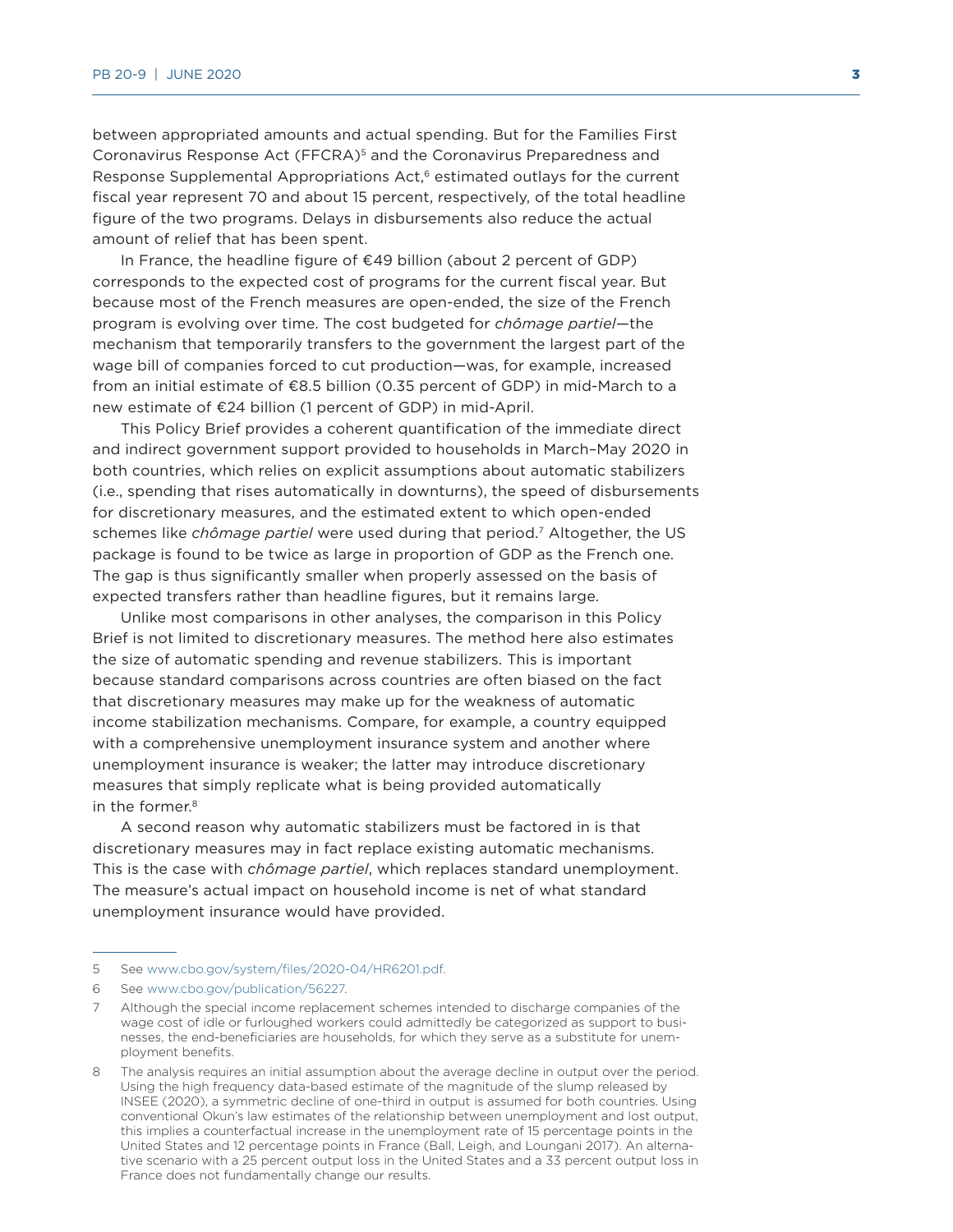

#### Figure 1 **Fiscal support to US and French households, March–May 2020** (percent of 2019 GDP)

Note: The total values for the United States and France are, respectively, \$1,341 billion (6.3 percent of 2019 GDP) and €83 billion (3.4 percent of 2019 GDP). *Sources:* Tables 1–5 and appendix A; authors' calculations.

# **DIFFERENT CHANNELS TO MAINTAIN INCOME**

Figure 1 shows the results of our calculations. Taking endogenous and exogenous policy responses together, fiscal support to US households amounts to 6.3 percent of 2019 GDP, against 3.4 percent for France. Four conclusions can be drawn:

- The US package is almost twice as large in proportion of GDP as the French one. The gap (6.3 versus 3.4 percent of GDP) is significantly smaller when properly assessed on the basis of expected transfers rather than headline figures, but it remains large.
- The US extraordinary job retention schemes are 50 percent more expensive than the French *chômage partiel*. As developed below, however, this difference is explained by differences in the efficiency of the schemes rather than by discrepancies in the actual magnitude of relief provided.
- The other big difference comes from discretionary enhancements and complements to the social safety net, which amount to 2.1 percent of GDP in the United States compared with 0.5 percent in France.
- With *chômage partiel* replacing the largest part of standard unemployment benefits in France, traditional built-in countercyclical government receipts and expenditures provide slightly more income support in the United States than in France, but the difference is small.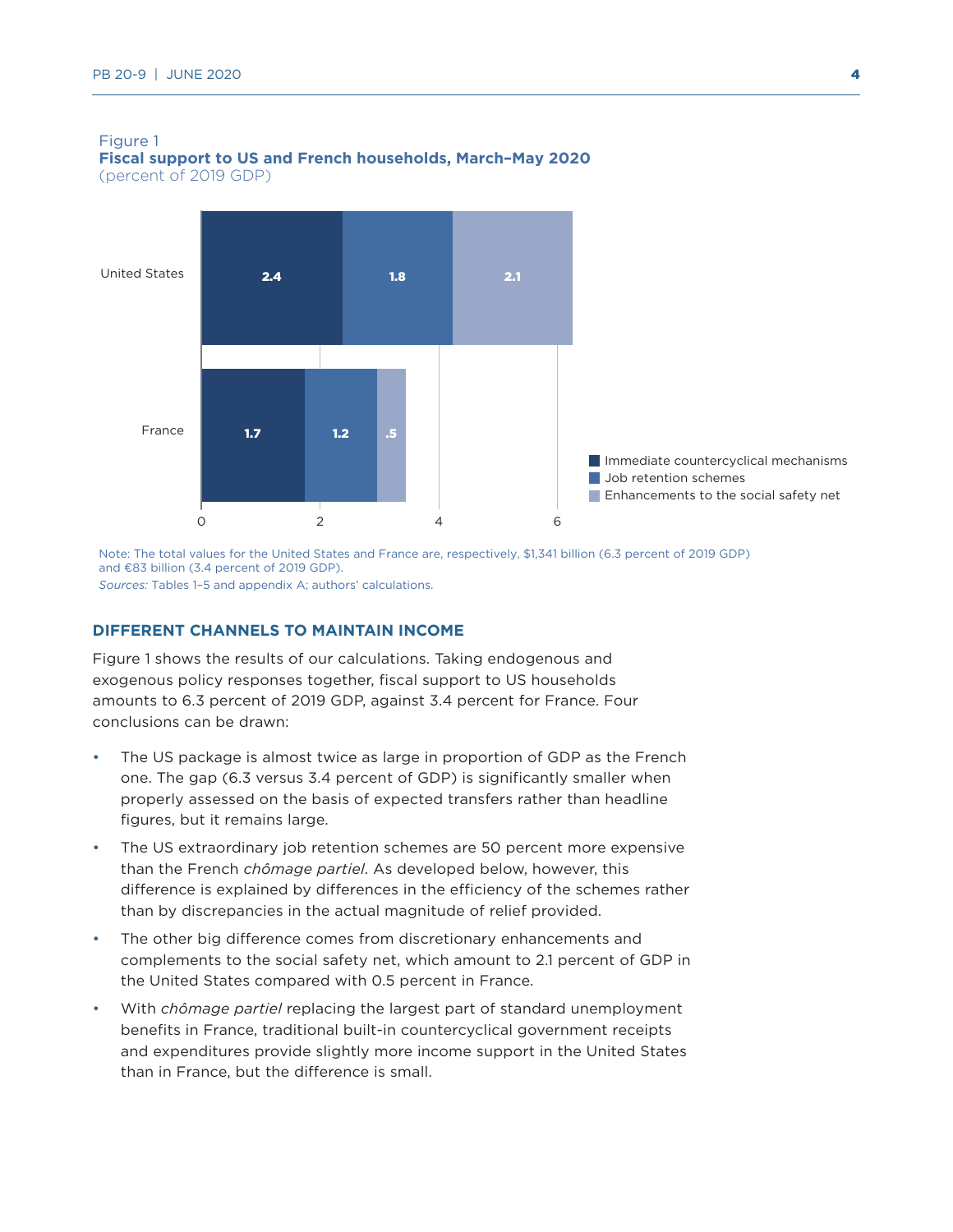#### Box 1

#### **Employment income protection schemes in France and the United States**

The French *chômage partiel* scheme existed before the coronavirus crisis (Cahuc, Kramarz, and Nevoux 2018). But new rules made it significantly more generous to employees, who now receive 84 percent of their net salary (100 percent for those on minimum wage) for up to 4.5 times the minimum wage. Allowances are paid by the employer but refunded by the government. Eligibility has also been broadened to include domestic workers, day workers, childcare assistants, and sales representatives.

Importantly, access for employers has been simplified. Companies must apply to the ministry of labor, declaring the cause of their application, the number of employees and hours expected to be covered, and the intended time period. Approval is subject to screening, but the government has declared that it intends the scheme to provide wholesale coverage of businesses and employees affected by the lockdown and the economic fallout of the health crisis. Authorization is automatically granted unless government services object within two days. Employers have 30 days to notify their intention to apply, and benefits can be applied retroactively.

More than half of all French companies have applied, covering more than 12 million workers (about half of business employment). Appendix A provides details underlying the cost estimate of €30 billion or 1.2 percent of GDP reported in table 1.

In the United States, three different programs were introduced in the CARES Act to protect employment and income: the [Paycheck Protection Program](https://www.sba.gov/funding-programs/loans/paycheck-protection-program) (PPP) for small and medium-sized enterprises, the [Payroll Support Program](https://home.treasury.gov/system/files/136/QandA-Payroll-Support-to-Air-Carriers-and-Contractors.pdf) for air carriers and contractors, and the [Employee Retention Tax Credit.](https://home.treasury.gov/system/files/136/Employee-Retention-Tax-Credit.pdf) Funding for Emergency Economic Injury Disaster Loan program grants was also provided.

The PPP offers loans with a maturity of two years that can be forgiven if the money is used to retain workers or rehire for positions cut because of the pandemic. The Small Business Administration (SBA) backs the loans, but companies need to apply for them through banks. The program gives banks a 5 percent fee for originating the loans.

The PPP opened for applications on April 3 and was oversubscribed by April 16. [The](https://www.sba.gov/funding-programs/loans/coronavirus-relief-options/paycheck-protection-program#section-header-0)  [SBA started approving loans](https://www.sba.gov/funding-programs/loans/coronavirus-relief-options/paycheck-protection-program#section-header-0) again on April 27 after the fund was replenished with another \$321 billion.

#### **THE UNEQUAL PERFORMANCE OF JOB RETENTION SCHEMES**

The first channel of household income support assessed is job retention schemes, described in box 1.

The French *chômage partiel* is intended to help companies suffering a temporary drop in business to retain their employees and keep paying them a compensation close to their previous wage. To benefit from this scheme, companies apply to the ministry of labor. If approved, they can then draw monthly on the scheme, up to the number of hours requested by the firms.<sup>9</sup> Salaries are paid by employers, who get refunded by the government.<sup>10</sup>

<sup>9</sup> Quantifying the cost of the scheme thus requires assuming a rate of consumption of the hours requested under the scheme. See appendix A for details.

<sup>10</sup> As of June 1, the government refunds only 85 percent of the allowance.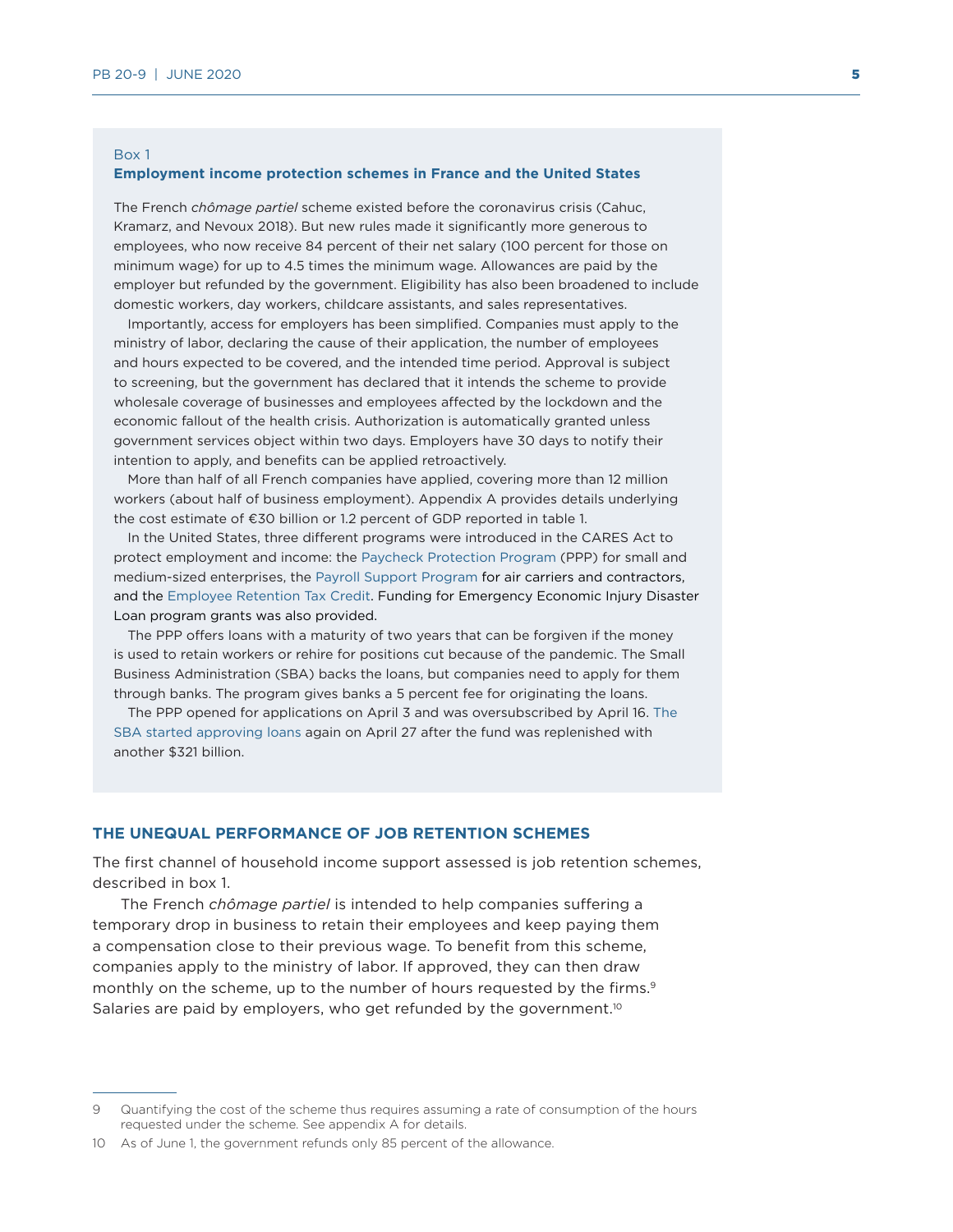

Note: The values shown correspond to mid-month changes as unemployment surveys are completed by the middle of the month. For France, OFCE (2020) estimates that two months of lockdown will generate a total increase in the French unemployment rate of 2.1 percentage points. According to the OECD, the unemployment rate already increased by 1.1 percentage points in April. The increase in the unemployment rate in May is thus obtained by subtracting the OECD estimate from the OFCE (2020) estimate.

*Sources:* Organization for Economic Cooperation and Development (OECD); US Bureau of Labor Statistics; OFCE (2020).

The US Paycheck Protection Program (PPP) began on April 3 as part of the CARES Act. The program is generally targeted toward small businesses and provides loans of up to 2.5 times the average monthly payroll costs. The loans can be forgiven if at least 75 percent of the proceeds are used to cover payroll costs and most employees are retained.

What stands out is that the impact of these programs on labor markets has been uneven. The substantial difference in labor market adjustment is evident when comparing the evolution of unemployment rates (figure 2). In the United States, nonfarm payroll employment fell by 21.4 million between February and April, bringing the unemployment rate up to 14.7 percent in April before slightly declining to 13.3 percent in May.<sup>11</sup> In contrast, in France the increase in the unemployment rate is much more limited, at around 2 percentage points—five times less than the increase observed in the United States.

<sup>11</sup> Even this very large increase in the official unemployment rate understates the increase in the unemployment rate because of misclassification issues. For a discussion, see Furman and Powell (2020).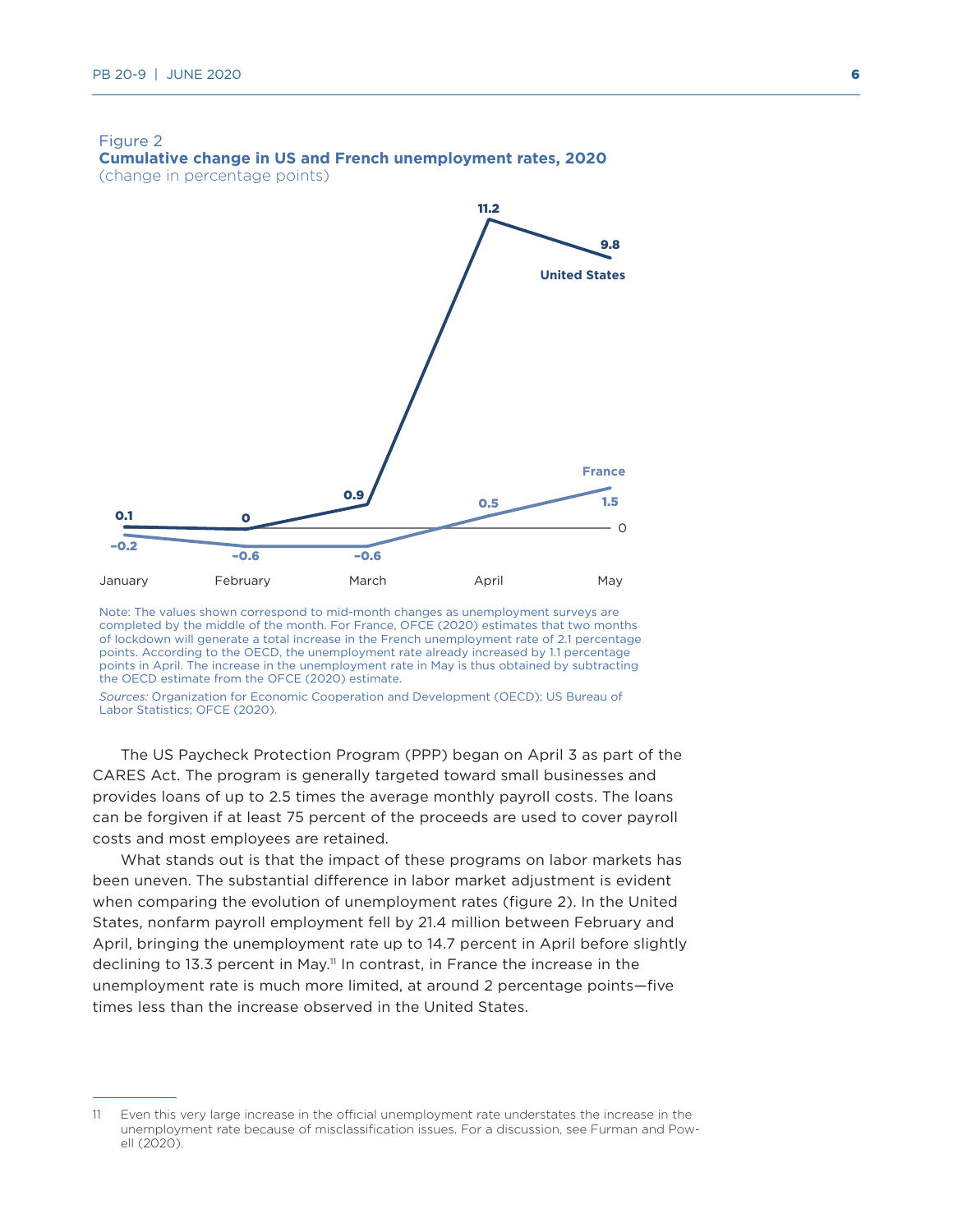Why such a stark difference? After all, both countries have experienced a macroeconomic shock of comparable magnitude.12 And both have job retention schemes that are similar in spirit. Yet only *chômage partiel* appears to have substituted for regular unemployment, as more than half of French companies resorted to the scheme during the lockdown and half of total private sector employees were enrolled in it at some point (DARES 2020).

One explanation could be that the overall scale of fiscal spending for job retention schemes is smaller in the United States than in France. But the opposite seems to be the case. The funding made available through PPP is estimated to be enough to cover almost all payroll, rent, mortgage interest, and utilities expenditures of eligible firms for 8 weeks (Taylor 2020). Adding up the two rounds of PPP funding, payroll support to the airline industry, and other Small Business Administration (SBA) grants and tax credits to maintain employment, the total cost of US job retention schemes is estimated at around 1.8 percent of GDP. This is 50 percent higher than the cost of the French job retention scheme, which is estimated at 1.2 percent of GDP (table 1).<sup>13</sup>

Another more likely explanation is simply that PPP was poorly targeted, with more robust firms managing to get to the front of the bailout queue.

The eligibility requirements in the CARES Act require only a good faith certification by the borrower that "the uncertainty of current economic conditions makes necessary the loan request to support ongoing operations." Given the abrupt nature of the economic effects of the pandemic, it was certainly necessary to make the program easy to access. But when combined with the other features of the program—a subsidy, a funding cap, and an exemption on the size limit for some sectors—this lack of conditionality made the US job retention scheme particularly prone to free riding.

Consider first the effect of the program's subsidy for nonpayroll expenditures. Note that it is big: For every \$1 spent on payroll, the firm can spend 33 cents on nonpayroll expenses. This is because the PPP allows firms to spend up to 25 percent of the loan proceeds on rent, mortgage interest, and utility costs, and the entire loan will still be forgiven if the firm maintains employment.<sup>14</sup> The government, therefore, does not just (indirectly) pay wages to workers, it also provides a subsidy for nonpayroll expenses to firms. Such an incentive structure makes the program particularly attractive to firms that are not likely to lay off workers in the first place.

<sup>12</sup> If anything, the magnitude of the shock appears to be larger in France than in the United States. The French statistical agency estimates an output loss of 35 percent since the beginning of confinement (INSEE 2020). Comparable official estimates are not available for the United States, but with less uniform and less stringent "stay-at-home" orders, the drop is likely smaller.

<sup>13</sup> In addition to the creation of the PPP, the CARES Act appropriated up to \$32 billion in payroll support to the airline industry, \$10 billion to make grants through the SBA's Economic Injury Disaster Loans, and up to \$58 billion for a broad-based refundable tax credit designed to encourage employers to keep employees on their payroll. To obtain amounts of actual expenditures rather than budget appropriations, additional assumptions about disbursements and use of funds are necessary. See appendix A for more details.

<sup>14</sup> The requirement that 75 percent of the loan forgiveness amount be spent on payroll costs was reduced to 60 percent following the enactment of the Paycheck Protection Program Flexibility Act on June 5, 2020. See [https://home.treasury.gov/news/press-releases/sm1026.](https://home.treasury.gov/news/press-releases/sm1026)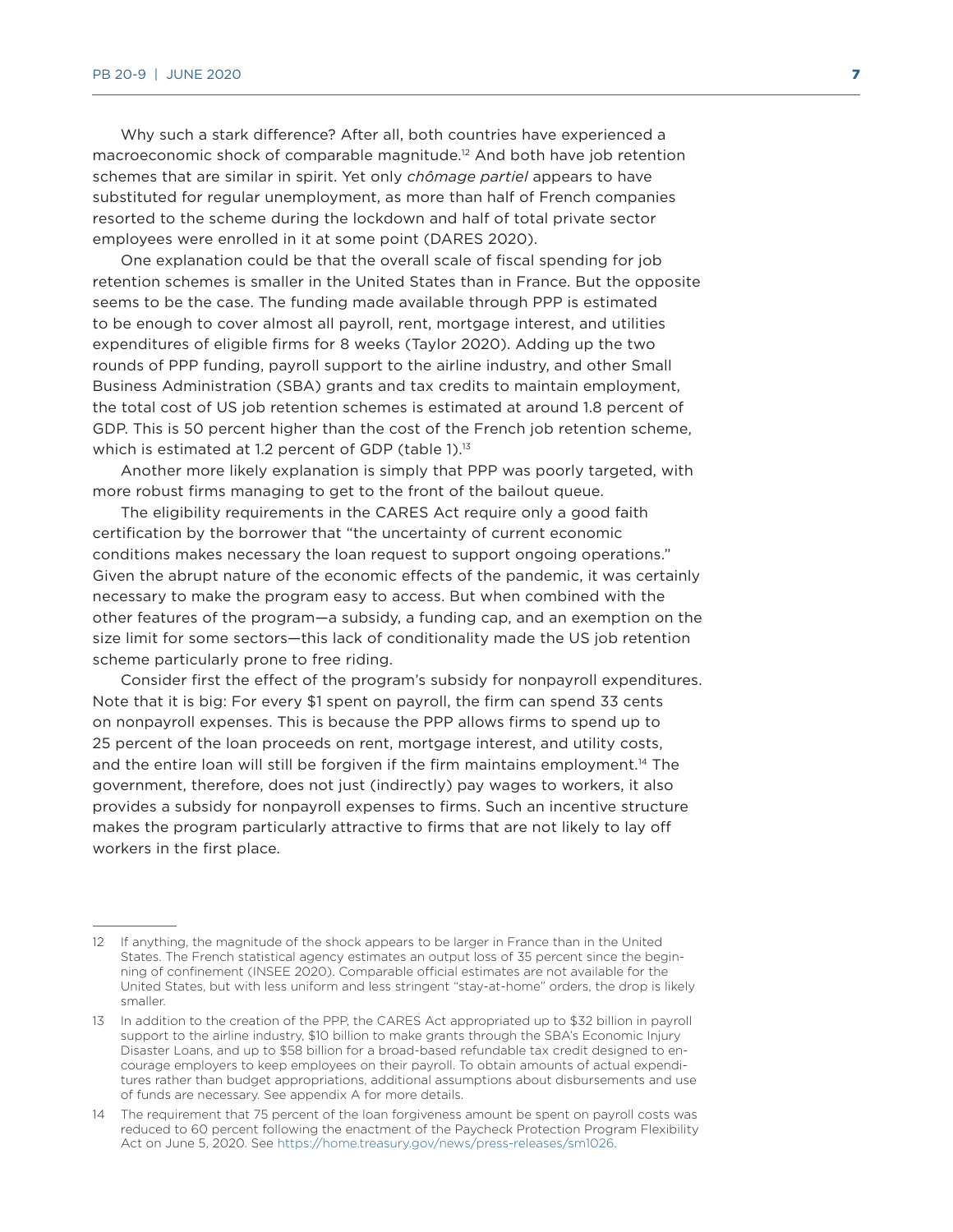#### **US and French job retention schemes, disbursed amounts, March–May 2020**

|             |                                                            | <b>United States</b>                    |                                      | <b>France</b>               |                                      |
|-------------|------------------------------------------------------------|-----------------------------------------|--------------------------------------|-----------------------------|--------------------------------------|
| <b>Date</b> | <b>Schemes</b>                                             | <b>Billions of</b><br><b>US dollars</b> | <b>Percent of</b><br><b>2019 GDP</b> | <b>Billions</b><br>of euros | <b>Percent of</b><br><b>2019 GDP</b> |
| Total       |                                                            | 384                                     | 1.79                                 | 30                          | 1.24                                 |
| March 12    | Chômage partiel (partial unemployment scheme)              |                                         |                                      | 30                          | 1.24                                 |
| March 27    | Coronavirus Aid, Relief, and Economic Security (CARES) Act |                                         |                                      |                             |                                      |
|             | Paycheck Protection Program (PPP)                          | 219                                     | 1.02                                 |                             |                                      |
|             | Emergency EIDL grants                                      | 8                                       | 0.04                                 |                             |                                      |
|             | Employee Retention Tax Credit                              | 14                                      | 0.06                                 |                             |                                      |
|             | Payroll Support Program for Aviation Workers               | 18                                      | 0.10                                 |                             |                                      |
| April 24    | PPP and Health Care Enhancement (PPPHCE) Act               |                                         |                                      |                             |                                      |
|             | Additional funds for Paycheck Protection Program           | 117                                     | 0.55                                 |                             |                                      |
|             | Additional funds for EIDL grants                           | 8                                       | 0.04                                 |                             |                                      |

EIDL = Economic Injury Disaster Loan program

*Source:* Authors' calculations. See appendix A.

Consider next the effect of the funding cap. With few eligibility requirements, funds were necessarily disbursed on a first-come, first-served basis.<sup>15</sup> Understandably, firms rushed to submit their application for fear of being left out, creating operational difficulties and accentuating the advantage of more robust firms with back-office infrastructures and privileged bank relationships. Consistent with this view, Haoyang Liu and Desi Volker (2020) find that variation in the share of small businesses with existing bank financing explains the variation in PPP loans approved across states.

Though the PPP was meant to help smaller businesses without easy access to credit, a size exemption for accommodation services made large businesses such as restaurant and hotel chains eligible for PPP funds. Data on the first round of the PPP reveal the extent of the problem as 5 percent of participating firms received almost half the funds budgeted in the CARES Act (SBA 2020).16

These features combined to prevent PPP funds from going where they were most needed. According to João Granja and colleagues (2020), PPP loans were in fact disproportionately allocated to areas least affected by the crisis. In regions least affected by declines in hours worked and business shutdowns, 30 percent of all eligible establishments received PPP funding. In the most affected regions, only 15 percent of eligible establishments received PPP funding.

<sup>15</sup> Open-ended funding helped other countries avoid such problems with their job retention and furlough schemes.

<sup>16</sup> The number of PPP loans translates one-to-one to the number of small businesses receiving loans, since PPP loans are capped at one per business.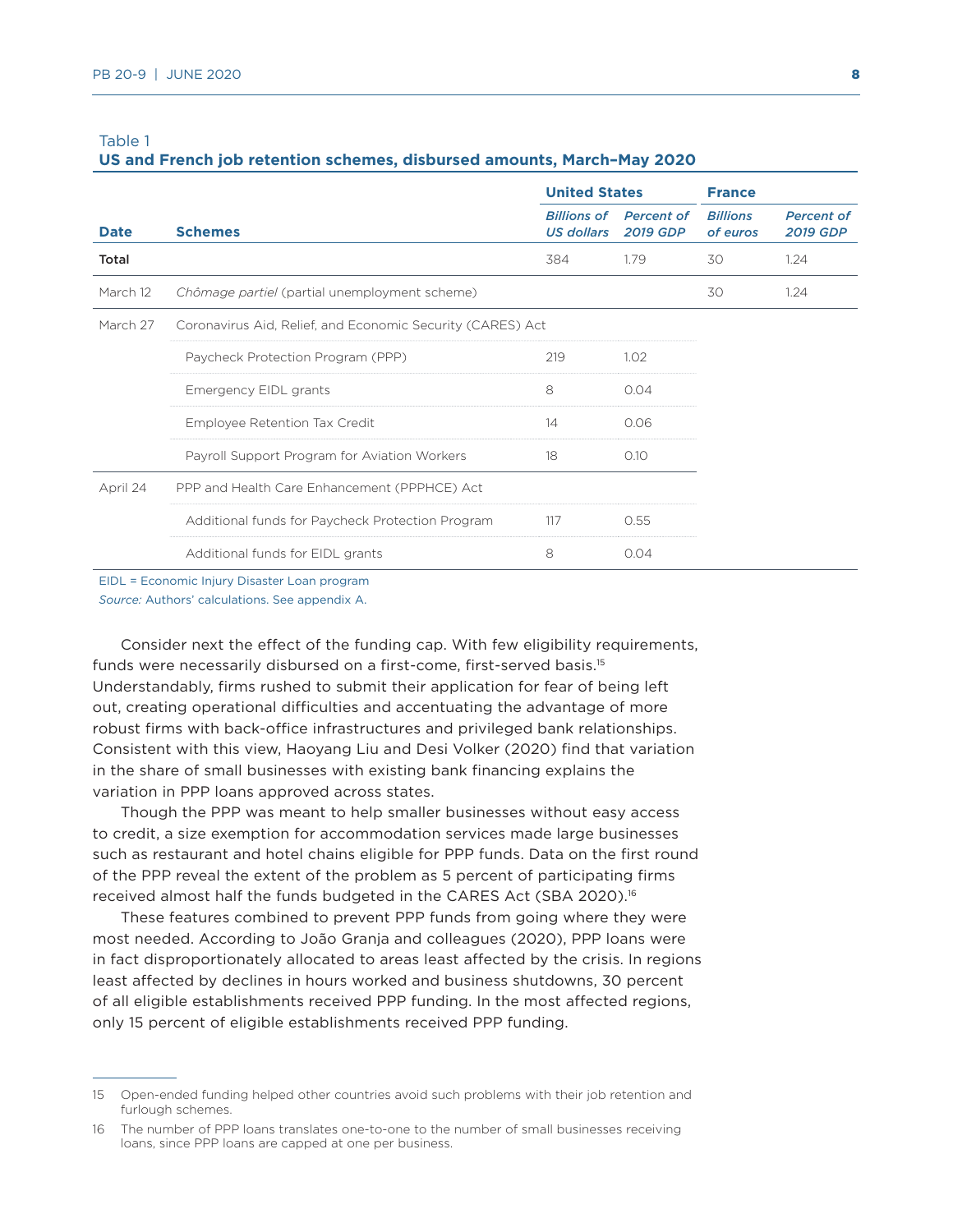# **SIMILAR SUPPORT PROVIDED BY AUTOMATIC INCOME STABILIZATION MECHANISMS**

The spontaneous change in government transfers and tax liabilities automatically mitigates household income fluctuations. They include endogenous increases in regular unemployment allowances, increases in the volume of means-tested social benefits, and automatic declines in personal income tax liabilities.

We assess separately the stabilization provided by these three channels. Our approach is slightly different from the standard one, which defines automatic stabilization on the basis of the compared variability of household primary income and household disposable income. We consider only mechanisms that offset the impact of variations in market income. The other source of stabilization is the composition of household disposable income: The larger the share of output-insensitive components, the more stable it is. We take up this aspect in the next section.<sup>17</sup>

Consider first the support provided by regular unemployment insurance. This calculation is straightforward: We multiply the counterfactual increase in recipients by an estimate of the average benefit amounts received in the initial phase of unemployment.

Table 2 shows the steps of the calculation for both countries. The counterfactual increase in unemployment is obtained by applying a standard Okun's law estimate to the one-third loss in production (Ball, Leigh, and Loungani 2017), which translates into increases of 15 and 12 percentage points, respectively, in the US and French unemployment rates.<sup>18</sup> An estimate of the average unemployment benefit received is obtained by multiplying the average gross wage with an estimate of the average replacement rate.

Under this scenario, the income support provided by regular unemployment benefits is similar in both countries, at around 0.8 percent of GDP.19 Because employees benefiting from job retention schemes indirectly receive income from the government but do not claim unemployment benefits, the increase in income support from regular unemployment benefits needs to be adjusted accordingly.

Based on the considerable difference in labor market performance over the past two months (figure 2), *chômage partiel* is assumed to substitute for 80 percent of the counterfactual increase in unemployment. In contrast, the US PPP and other job retention schemes are assumed to absorb only 20 percent of

$$
\theta = \left(\frac{dH}{H}\right) / \left(\frac{dY}{Y}\right) = \left[\frac{R}{H}\sigma_R - \frac{T}{H}\sigma_T + \frac{B}{H}\sigma_B\right],
$$

<sup>17</sup> Formally, *H* = *R* – *T* + *B* + *Z*, where *H* is household disposable income, *R* primary income, *T* personal taxes, *B* countercyclical benefits such as unemployment and welfare allowances, and *Z* output-insensitive components of income (pensions, civil servant wages, etc.). The standard definition of income stabilization is  $(1 - \theta)$ , where  $\theta$  is the elasticity of disposable income to GDP. So

where *Y* is GDP, and  $\sigma_R$ ,  $\sigma_T$ , and  $\sigma_R$  are the respective elasticities of primary income, taxes, and countercyclical benefits to GDP. Hence, (1 − <sup>θ</sup>) implicitly depends on *Z/H*, the share of outputinsensitive components in disposable income. Here we compute *dH = dR – dT + dB* and take up the composition of income in the next section.

<sup>18</sup> According to estimates by Ball, Leigh, and Loungani (2017), a 1 percent decline in GDP is associated with an increase in the unemployment rate of 0.44 percentage point in the United States and 0.37 percentage point in France.

<sup>19</sup> The replacement rate of unemployment benefits is higher in France than in the United States. But this is compensated by a relatively higher counterfactual increase in unemployment and higher average gross wages in the United States.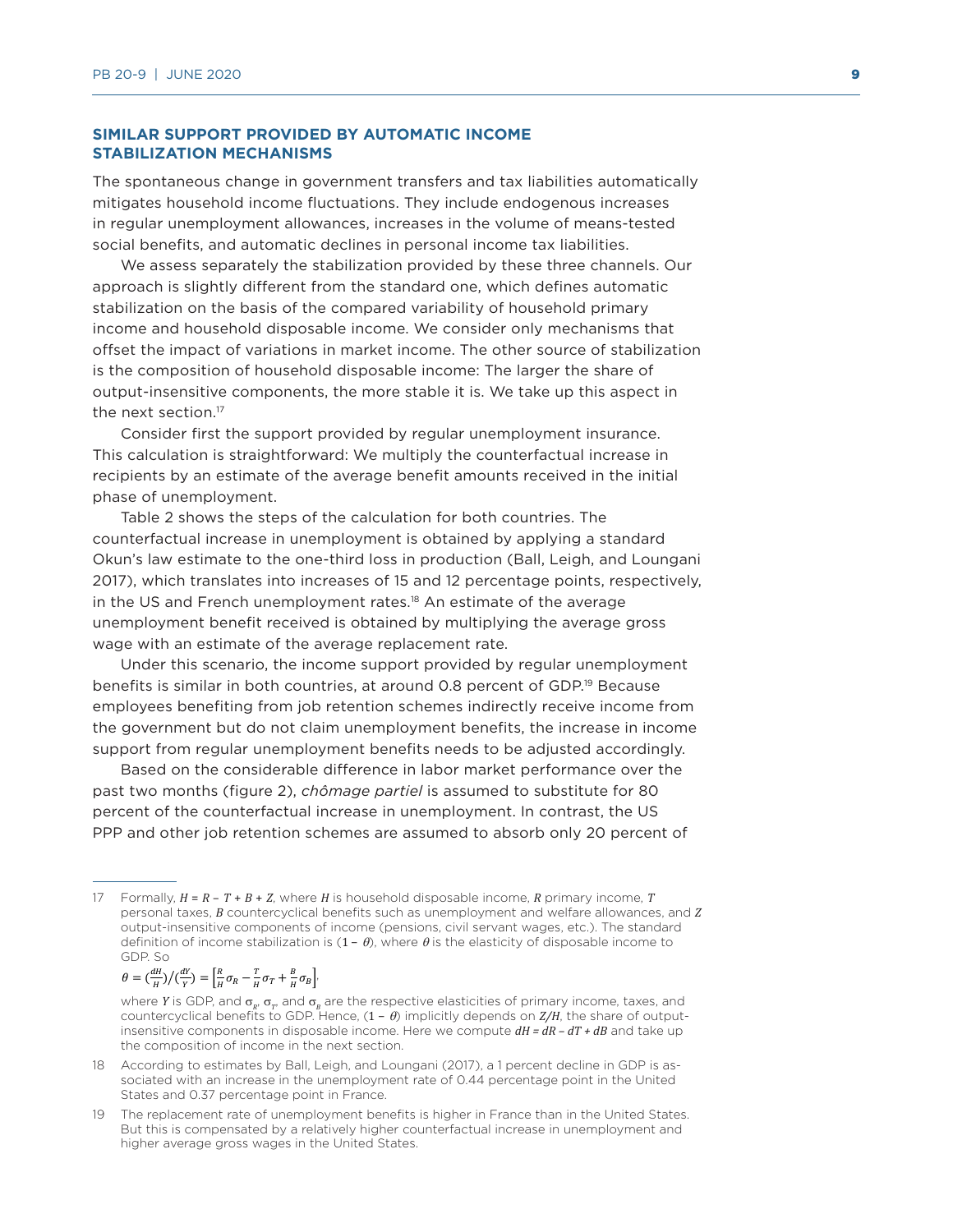#### **Increase in regular US and French unemployment benefits, March–May 2020**

| <b>Component</b>                                                    | <b>Steps</b><br>in calculation | <b>United States France</b> |       |
|---------------------------------------------------------------------|--------------------------------|-----------------------------|-------|
| Average gross wage, thousands                                       | [A]                            | \$57                        | €37   |
| Average gross replacement rate                                      | [B]                            | 0.50                        | 0.57  |
| Average benefit, thousands                                          | $IC = A \times B$              | \$28.5                      | €21.0 |
| Counterfactual increase in unemployment rate                        | [D]                            | 15                          | 12    |
| Labor force 2019, millions                                          | [E]                            | 164                         | 29    |
| Counterfactual increase in unemployment, millions                   | $[F = D/100 \times E]$         | 24                          | 3.6   |
| Counterfactual cyclical response in quarter, billions               | $IG = C/4 \times F1$           | \$169                       | £19   |
| Counterfactual cyclical response in quarter, percent of<br>2019 GDP | $[H = G/GDP \times 100]$       | 0.79                        | 0.77  |
| Share of unemployment avoided with job retention schemes            | - 611                          | 0.20                        | 0.80  |
| Increase in unemployment, millions                                  | $[J = (1-1) \times F]$         | 19.0                        | O.7   |
| Total (in billions)                                                 | $[K = J \times C/4]$           | \$135.5                     | €3.7  |
| Total (percent of 2019 GDP)                                         | $IL = K/GDP \times 1001$       | 0.63                        | 0.15  |

*Sources:* Ball, Leigh, and Loungani (2017); Van Vliet and Caminada (2012); OECD (2020); authors' calculations.

that increase.20 Applying these adjustments reduces the instantaneous support provided by unemployment benefits to 0.6 percent of US GDP and 0.2 percent of GDP in France.<sup>21</sup>

A similar bottom-up approach is not possible to calculate the support provided by means-tested social benefits as they encompass many different programs for which eligibility is based on income. In the United States, these programs include food stamps, which individuals with a maximum gross monthly income of \$1,354 can use to purchase food, $^{22}$  and Medicaid, which provides health insurance to families with income below 133 percent of the federal poverty level. $23$ In France, means-tested benefits include the Revenu de Solidarité Active, which provides a monthly minimum income guarantee of €550.93 for a single person with no income from work. About 30 percent of French cash family benefits are also means-tested.24

<sup>20</sup> Given the rapid increase in actual US unemployment, this effect is likely backloaded with the majority of PPP loan recipients first laying off staff and then using PPP funds to rehire them.

<sup>21</sup> These calculations imply that the actual April increase in the US unemployment rate of 10 percentage points should be accompanied by an endogenous increase in regular unemployment benefits of about \$40 billion or 0.2 percent of GDP. Yet CBO (2020) reports that outlays for regular unemployment compensation were at most \$22 billion in April (\$49 billion minus \$27 billion, accounting for the \$600 weekly increase in unemployment benefits provided by the CARES Act). This gap is most likely due to processing delays.

<sup>22</sup> See [www.dhs.pa.gov/Services/Assistance/Pages/SNAP-Income-Limits.aspx](http://www.dhs.pa.gov/Services/Assistance/Pages/SNAP-Income-Limits.aspx).

<sup>23</sup> See [www.medicaid.gov/medicaid/eligibility/index.html](http://www.medicaid.gov/medicaid/eligibility/index.html).

<sup>24</sup> See www.oecd.org/social/soc/OECD2019-Social-Expenditure-Figures-Data.xlsx.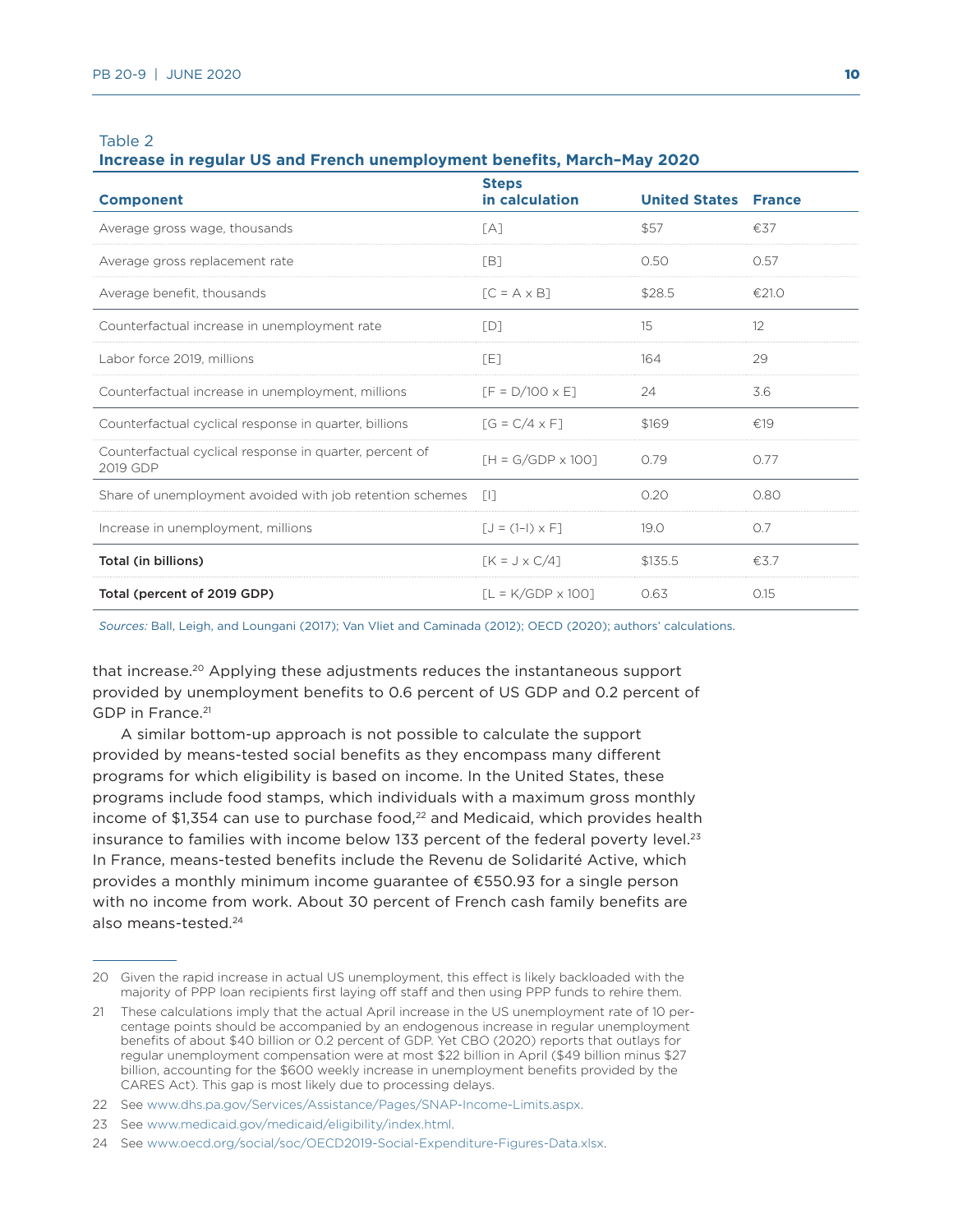#### **Increase in US and French means-tested benefits, March–May 2020**

| <b>Component</b>                                                                                 | <b>Steps</b><br>in calculation       | <b>United States</b> | <b>France</b> |
|--------------------------------------------------------------------------------------------------|--------------------------------------|----------------------|---------------|
| Size of means-tested benefits (percent of GDP)                                                   | [A]                                  | 1.60                 | 4.14          |
| Output gap elasticity of means-tested benefits                                                   | ΓB1                                  | 1.47                 | 0.75          |
| Percentage response of means-tested benefits<br>(percent of GDP per 1 percent decline in output) | $IC = A \times B1$                   | 0.023                | 0.031         |
| Percentage response within quarter with 33 percent output<br>decline (percent of GDP)            | $ID = 1/4 \times C \times 331$ 0.194 |                      | 0.256         |
| Total (in billions)                                                                              | $TE = D/100 \times GDP1$ \$41.5      |                      | €6.2          |
| Total (percent of 2019 GDP)                                                                      | $IF = E/GDP \times 10010.19$         |                      | 0.26          |

*Sources:* Price, Dang, and Botev (2015); authors' calculations.

# Table 4 **Reduction in US and French personal income tax liabilities, March–May 2020**

| <b>Component</b>                                                                               | <b>Steps</b><br>in calculation       | <b>United States</b> | <b>France</b> |
|------------------------------------------------------------------------------------------------|--------------------------------------|----------------------|---------------|
| Size of personal income tax revenues (percent of GDP)                                          | ГА1                                  | 9.06                 | 8.68          |
| Output gap elasticity of personal income tax                                                   | ΈB1                                  | 2.08                 | 1.85          |
| Percentage response of personal income tax<br>(percent of GDP per 1 percent decline in output) | $IC = A \times B1$                   | 0.188                | 0.161         |
| Percentage response within quarter with 33 percent output<br>decline (percent of GDP)          | $ID = 1/4 \times C \times 331$ 1.555 |                      | 1.324         |
| Total (in billions)                                                                            | $TE = D/100 \times GDP1$ \$333.3     |                      | €32.1         |
| Total (percent of 2019 GDP)                                                                    | $IF = E/GDP \times 1001$ 1.56        |                      | 1.32          |

*Sources:* Price, Dang, and Botev (2015); authors' calculations.

To estimate the support provided through an endogenous increase in meanstested social benefits, the size of such benefits is combined with estimates of their responsiveness to output changes (table 3). According to Organization for Economic Cooperation and Development (OECD) estimates (Price, Dang, and Botev 2015), a 1 percent decrease in the output gap translates to an increase in means-tested benefits of 0.023 percent of GDP in the United States and 0.031 percent of GDP in France.<sup>25</sup> The similarity in the stabilizing effect of the two countries' means-tested benefits results from relatively bigger but less elastic means-tested benefits in France.

A similar exercise can be done to calculate the automatic change in personal income tax liabilities (table 4). One could have expected a larger responsiveness of personal income tax liability in France given its relatively more progressive tax

<sup>25</sup> This is in line with the estimates of a 0.009 and 0.003 percentage point increase in US food stamps and Medicaid federal expenditures, respectively, obtained by Cashin et al. (2018) and the 0.014–0.043 percentage point range obtained by Boone and Gilles (2006) for France.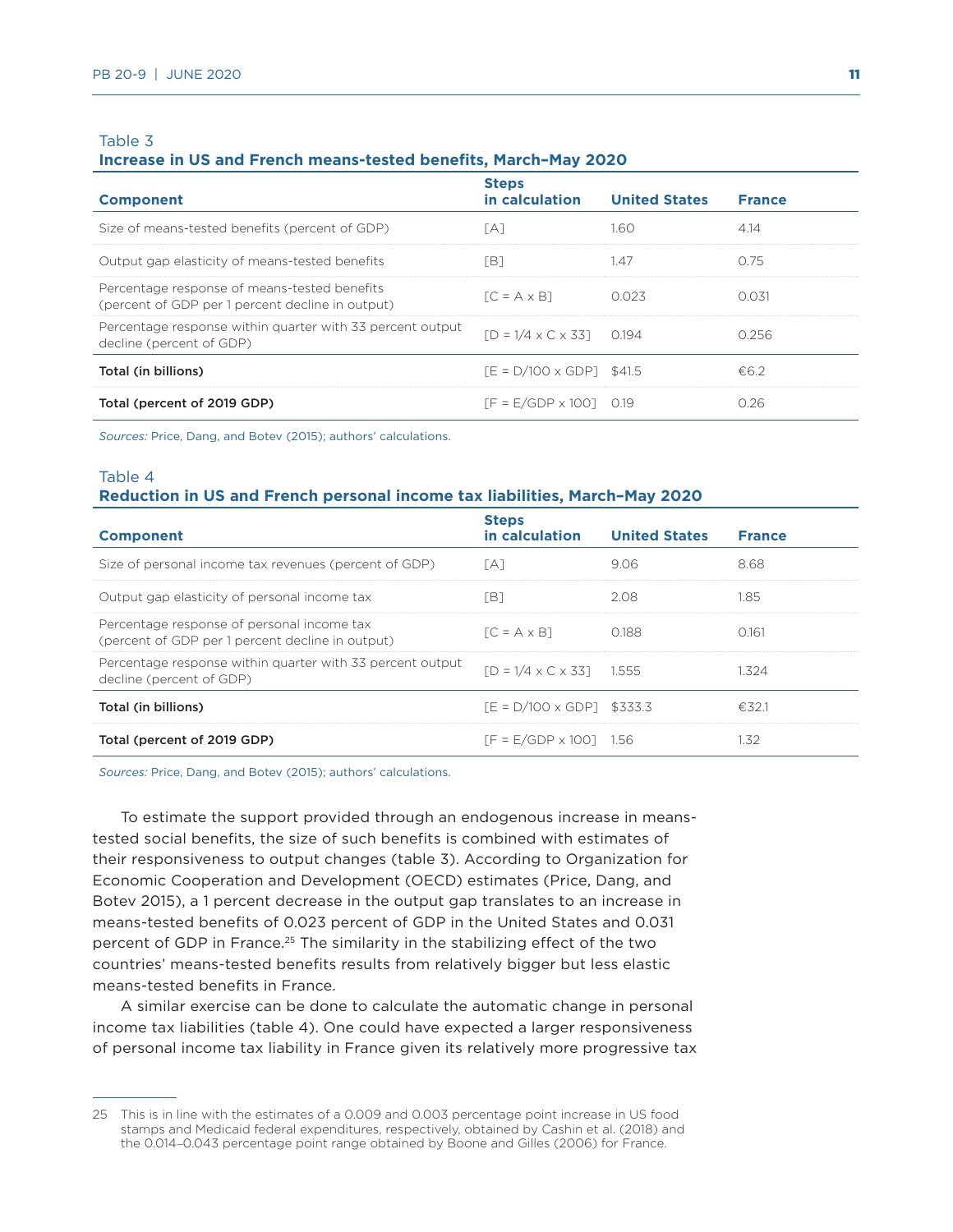schedule. But personal income tax is levied on a narrower base in France than in the United States (Dolls, Fuest, and Peichl 2012), so the decline in personal income tax liabilities is of the same order of magnitude in both countries.<sup>26</sup>

# **DIFFERENCES IN DISCRETIONARY ENHANCEMENTS TO THE SOCIAL SAFETY NET**

Turning finally to enhancements to the social safety net, the contrast is evident (table 5). In the United States, the emergency legislation includes a host of measures that plug holes in the existing social insurance system. In France, as in most other European countries, ad hoc additions to the social protection system have been limited.

The French measures include extra relief for the self-employed, microentrepreneurs, and students (who are not covered by the French income safety net in normal times).<sup>27</sup> A closely related program in the United States is Pandemic Unemployment Assistance for a broad swath of workers who would otherwise be ineligible for unemployment insurance benefits under traditional state criteria. The magnitude of both measures is also similar at less than 0.2 percent of GDP.

Where the two countries differ is in the size of their direct cash transfers and in the increase in unemployment compensation. The French relief package includes direct cash transfers of €150 per adult and €100 per child to about 4 million households on welfare benefits. It also provides bonus payments of up to €1,000 for healthcare and government employees who have been "particularly mobilized" in responding to the pandemic.

These are significantly smaller compared with the US Economic Impact Payments, which provide individuals with gross income below \$75,000 a direct payment of up to \$1,200, and an additional \$500 for each child. Taken together the French direct cash transfers and bonus payments amount to less than 0.2 percent of GDP. The US cash transfer program is more than six times larger at 1.25 percent of GDP. The CARES Act also gives individuals who are eligible for unemployment benefits an extra \$600 weekly benefit from the date of eligibility until July 31, 2020. This corresponds to an additional 0.4 percent of GDP in income support.

<sup>26</sup> The estimates presented in table 4 should be viewed as upper bounds given the higher-thanusual replacement rates provided by *chômage partiel* in France and, in the United States, the extra \$600 in weekly unemployment benefits and direct check payments introduced by the CARES Act.

<sup>27</sup> Further ad hoc additions include eligibility extensions for regular unemployment benefits during the "stay at home" order, the suppression of the usual 3-day waiting period for sick leave benefits, and a special direct payment to households on welfare benefits.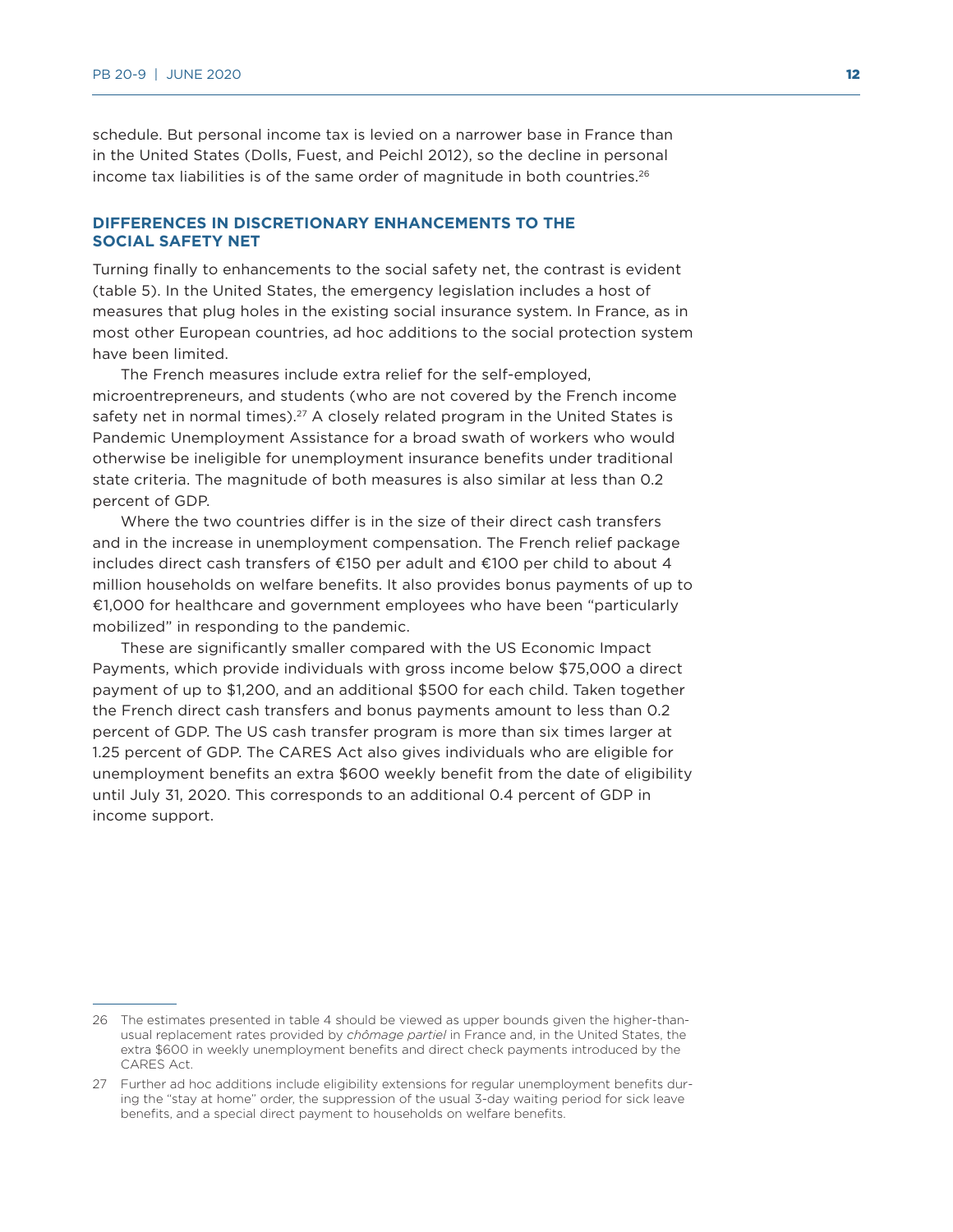# **US and French enhancements to the social safety net, disbursed amounts, March–May 2020**

|             |                                                                                                | <b>United States</b>                    |                                      | <b>France</b>               |                                      |  |
|-------------|------------------------------------------------------------------------------------------------|-----------------------------------------|--------------------------------------|-----------------------------|--------------------------------------|--|
| <b>Date</b> | <b>Measures</b>                                                                                | <b>Billions of</b><br><b>US dollars</b> | <b>Percent of</b><br><b>2019 GDP</b> | <b>Billions of</b><br>euros | <b>Percent of</b><br><b>2019 GDP</b> |  |
| Total       |                                                                                                | 447                                     | 2.08                                 | 11.2                        | 0.46                                 |  |
| March 17    | First amended budget bill                                                                      |                                         |                                      |                             |                                      |  |
|             | Solidarity fund for self-employed and<br>microentrepreneurs                                    |                                         |                                      | 1.0                         | 0.04                                 |  |
|             | Daily allowance for quarantined individuals and parents<br>unable to work because of childcare |                                         |                                      | 2.0                         | 0.08                                 |  |
| April 15    | Second amended budget bill                                                                     |                                         |                                      |                             |                                      |  |
|             | Solidarity fund for self-employed and<br>microentrepreneurs                                    |                                         |                                      | 3.4                         | 0.14                                 |  |
|             | Bonus payments for healthcare and government<br>employees                                      |                                         |                                      | 1.8                         | 0.07                                 |  |
|             | Direct cash transfers to poor households                                                       |                                         |                                      | 0.9                         | 0.04                                 |  |
|             | Other emergency spending (e.g., aid to students)                                               |                                         |                                      | 1.6                         | 0.07                                 |  |
|             | Extension of benefits for unemployed no longer eligible                                        |                                         |                                      | 0.5                         | 0.02                                 |  |
| March 18    | Families First Coronavirus Response Act (FFCRA)                                                |                                         |                                      |                             |                                      |  |
|             | Supplemental Nutrition Assistance Program and other<br>nutrition programs                      | 3                                       | 0.01                                 |                             |                                      |  |
|             | Fund to extend unemployment benefits past 26 weeks                                             | $\mathbb{1}$                            | 0.00                                 |                             |                                      |  |
|             | Increase Medicaid matching funds                                                               | 17                                      | 0.08                                 |                             |                                      |  |
|             | Mandate and subsidize emergency paid leave                                                     | 33                                      | 0.15                                 |                             |                                      |  |
| March 27    | Coronavirus Aid, Relief, and Economic Security (CARES) Act                                     |                                         |                                      |                             |                                      |  |
|             | Economic Impact Payments                                                                       | 267                                     | 1.25                                 |                             |                                      |  |
|             | Emergency Increase in Unemployment Compensation<br><b>Benefits</b>                             | 90                                      | 0.42                                 |                             |                                      |  |
|             | Pandemic Unemployment Assistance                                                               | 28                                      | 0.13                                 |                             |                                      |  |
|             | Pandemic Emergency Unemployment Compensation                                                   | $\mathbf{1}$                            | 0.00                                 |                             |                                      |  |
|             | Reduction in individual taxes                                                                  | 6.7                                     | 0.03                                 |                             |                                      |  |

*Source:* Authors' calculations. See appendix A.

### **DIFFERENCES IN HOUSEHOLD INCOME SENSITIVITY TO DOWNTURNS**

Why did the US Congress approve a much larger package than the French one if the combined effect of built-in income tax stabilizers and means-tested benefits is similar in both countries? The answer lies partly in the fact that it is more costly to introduce a completely new job retention scheme than extending an existing one. Political motivations may also matter in the run-up to the US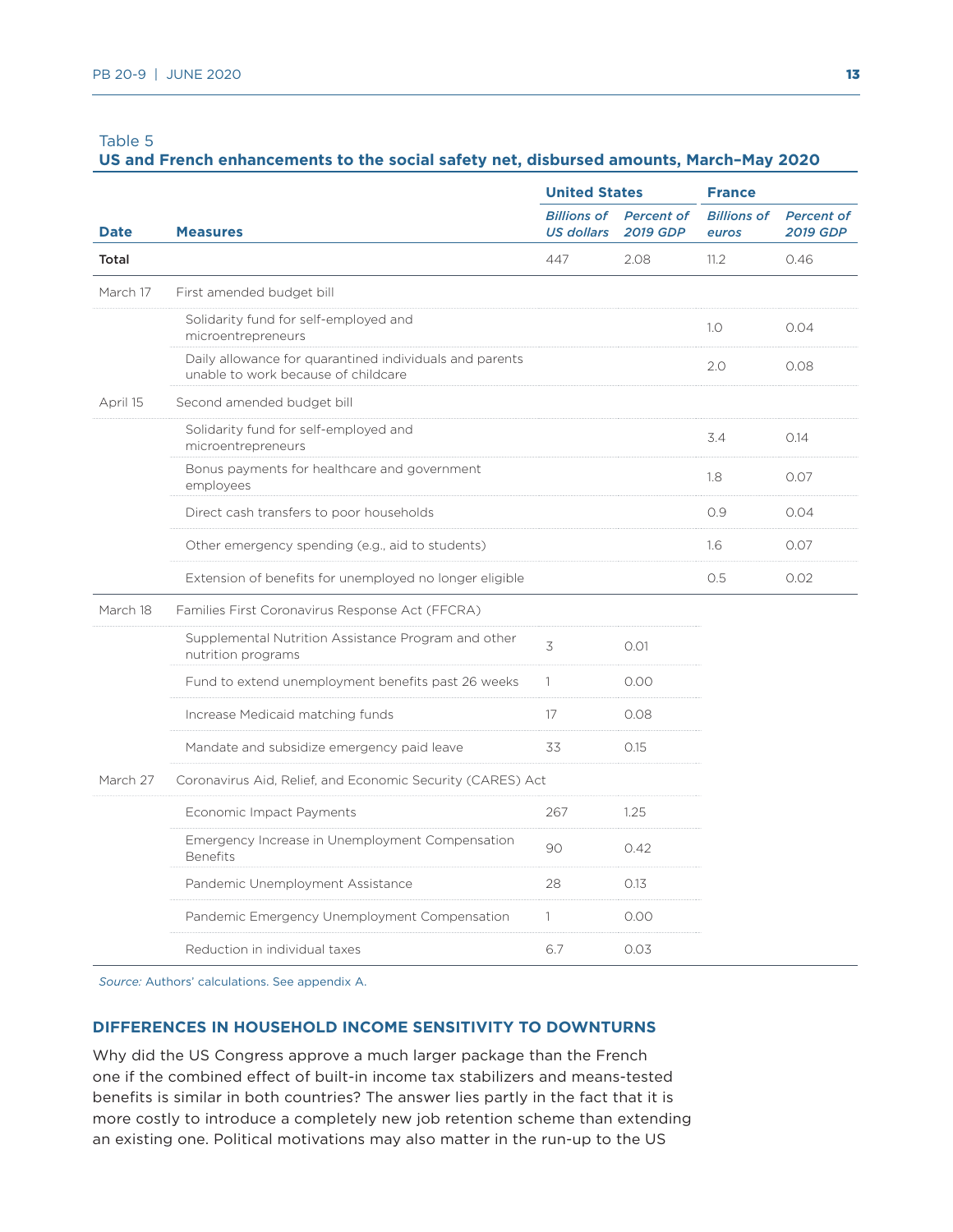#### **Structure of French and US household disposable income, 2017**

(percent of household gross adjusted disposable income)

| <b>Component</b>         | <b>Total</b>         | <b>Acyclical</b> | <b>Procyclical</b> | <b>Countercyclical</b> |  |
|--------------------------|----------------------|------------------|--------------------|------------------------|--|
|                          | <b>France</b>        |                  |                    |                        |  |
| Gross wages              | 50                   | 11               | 39                 | $\circ$                |  |
| Employers' contributions | 18                   | $\overline{4}$   | 14                 | $\circ$                |  |
| Business income          | $\overline{7}$       | $\circ$          | $\overline{7}$     | $\circ$                |  |
| Rental income            | 10                   | 10               | $\circ$            | $\circ$                |  |
| Capital income           | $\overline{4}$       | 3                | $\overline{2}$     | $\circ$                |  |
| Transfers                | 50                   | 46               | $\circ$            | $\overline{4}$         |  |
| Taxes                    | $-13$                | $\bigcirc$       | $\circ$            | $-13$                  |  |
| Employees' contributions | $-27$                | $-6$             | $\circ$            | $-21$                  |  |
| Total                    | 100                  | 68               | 62                 | $-30$                  |  |
|                          | <b>United States</b> |                  |                    |                        |  |
| Gross wages              | 52                   | 7                | 44                 | $\circlearrowright$    |  |
| Employers' contributions | 12                   | $\overline{2}$   | 10                 | $\circ$                |  |
| Business income          | 12                   | $\circ$          | 12                 | $\circ$                |  |
| Rental income            | $\mathcal{G}$        | 9                | $\circ$            | $\circ$                |  |
| Capital income           | 11                   | 5                | 7                  | $\circ$                |  |
| Transfers                | 25                   | 22               | $\circ$            | 2                      |  |
| Taxes                    | $-12$                | $\circ$          | $\circ$            | $-12$                  |  |
| Employees' contributions | $-8$                 | $-1$             | $\circ$            | $-7$                   |  |
| Total                    | 100                  | 44               | 73                 | $-17$                  |  |

Note: Household gross adjusted disposable income is the income adjusted for transfers in kind received by households provided for free or at reduced prices by government and nonprofit institutions serving households.

*Sources:* Organization for Economic Cooperation and Development (OECD); US Bureau of Economic Analysis (BEA); Center on Budget and Policy Priorities (CBPP); Direction de la Recherche, des Études, de l'Évaluation et des Statistiques (DREES); Institut National de la Statistique et des Études Économiques (INSEE); Conseil d'orientation des retraites (COR); authors' calculations.

presidential election of November 2020. But there is a more fundamental reason: Household income in France is better protected from cyclical downturns than in the United States.

Table 6 shows primary income (e.g., wages, personal business income), government transfers, and income taxes according to how they respond to the business cycle in the United States and France. The comparison uses the "adjusted household income" concept elaborated by the OECD to make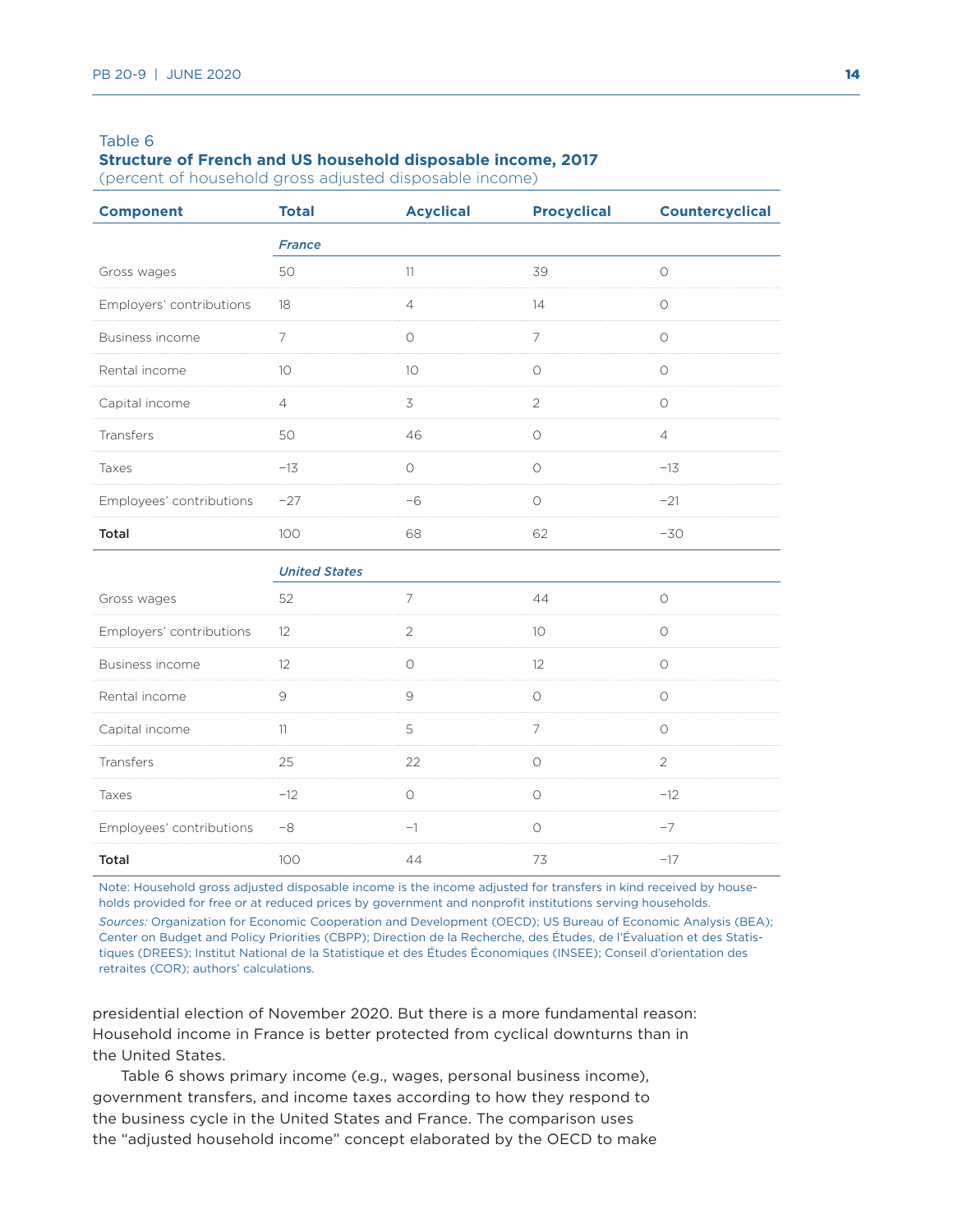household income comparable internationally: Free individualized public services are valued on a cost basis, considering that households receive an offsetting inkind transfer.<sup>28</sup>

Classifying primary incomes is relatively straightforward. Private sector wages and employers' social contributions, personal business income, and dividends respond quickly and positively to the business cycle and are thus classified as procyclical. If anything, the calculations presented in table 6 underestimate the difference between France and the United States as they do not account for differences in the cyclical response of employment to output and in wage flexibility.

Rental income, interest income, and compensation received by government employees respond less to the business cycle and with a lag. They are thus classified as acyclical. As mortgage interest rates are more flexible in the United States than in France, this classification again biases the calculations against finding a bigger difference in cyclicality between the two countries.

Transfer payments are differentiated between, on the one hand, health coverage and retirement payments, which for the most part do not respond to the business cycle, and, on the other hand, unemployment benefits, food stamps, and other social safety net programs, which do. They are thus categorized as either acyclical or countercyclical.

Taxes and employee contributions paid to the government reduce rather than increase household disposable income. Except for government employees' contributions, these decline significantly when the economy goes south and are thus classified as countercyclical.

Several results are notable from table 6. Despite not accounting for the higher cyclicality of unemployment to output and higher wage flexibility in the United States, the share of procyclical income is 18 percent higher in the United States than in France. This results from the higher share of business income, the higher share of dividends in capital income, and lower government employment.

Acyclical incomes are 55 percent higher in France compared with the United States. This mostly results from the higher share of acyclical transfers such as pensions from the pay-as-you-go system and transfers in kind corresponding to the free provision of education, health care, and some other individualized public services.

Countercyclical incomes in France are almost double those in the United States. This does not reflect higher income taxes as both countries reduce household disposable income by the same amount. The difference is also not due to much higher countercyclical transfers. Although higher in France than in the United States, these are too small—at less than 5 percent of disposable income to meaningfully create any difference. Instead, the disparity is driven by higher employees' social contributions in France, which are used to finance the bulk of social transfers.

While it may be too early to say whether the US and French fiscal packages will manage to insure household disposable incomes against the pandemicinduced decline in economic activity, the results presented in table 6 show the

<sup>28</sup> See, for example, INSEE (2018).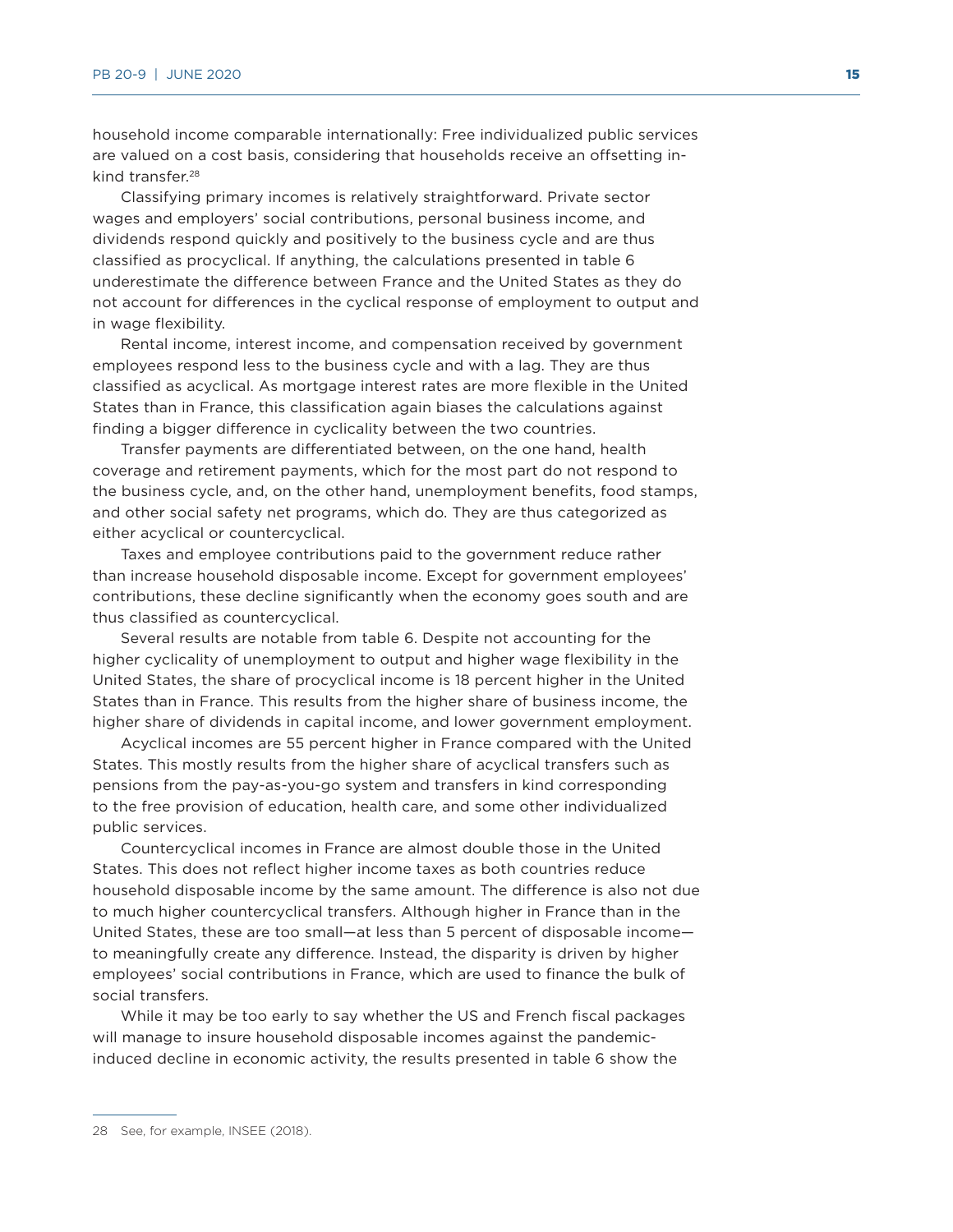more volatile nature of US household income. This volatility calls for a larger discretionary fiscal response compared with Europe, where large-scale acyclical transfers, higher government employment, and a smaller share of volatile capital income render household income more stable.

# **CONCLUSIONS**

Comparing economic support packages implemented in response to the COVID-19 crisis is not easy, but it is necessary to assess the relative effectiveness of national policies and to provide an objective basis for international coordination. Headline numbers provide very incoherent estimates of the magnitude of these packages.

Our approach aims to provide an objective basis for comparing support packages. It relies on a number of assumptions, some of which may be disputed, but we are confident that it delivers more reliable estimates of the support given to the household sector in the United States and France than headline numbers.

Our main finding is that, taking into account both automatic income stabilization mechanisms and discretionary measures, the US package is almost twice as large as the French package. However, it has proven less effective because of poor design and implementation.

The size of automatic mechanisms (defined as resulting from GDP-sensitive expenditures and high-elasticity receipts) does not differ markedly between the two countries. Macroeconomically, at least, neither income-elastic taxes nor countercyclical transfers distinguish the two countries. What differs is the cyclicality of household income: It is significantly lower in France because of the higher prevalence of acyclical transfers and public sector wages.

Extraordinary job retention schemes have played a significantly different role in France and in the United States. The French job retention scheme (*chômage partiel*) has been used extensively and has provided a very effective cushion to private sector employees. Despite the much larger size of the US schemes, PPP has proven much less effective because of poor design and implementation.

The bulk of the difference in size between the US and French packages can be ascribed to initiatives by the US legislature that aim to plug holes in the existing social insurance system. The French legislature has acted similarly but to a much more limited extent, given the country's extensive social insurance. We believe that comparison with other European countries equipped with comparably developed welfare states would yield similar results.

Time will tell if the incentives to rehire built into the PPP prove effective—and if the relative generosity of the French government-funded furlough scheme ends up slowing down the job recovery. But as an immediate crisis response, the French (and European) approach undoubtedly offered a bigger bang for the buck. The US crisis response initiative has been remarkably muscular. The fact that the results of this attempt have fallen short of what was hoped for in terms of job retention should not hide the significance of the policy shift agreed upon by the executive and legislative branches to maintain household income.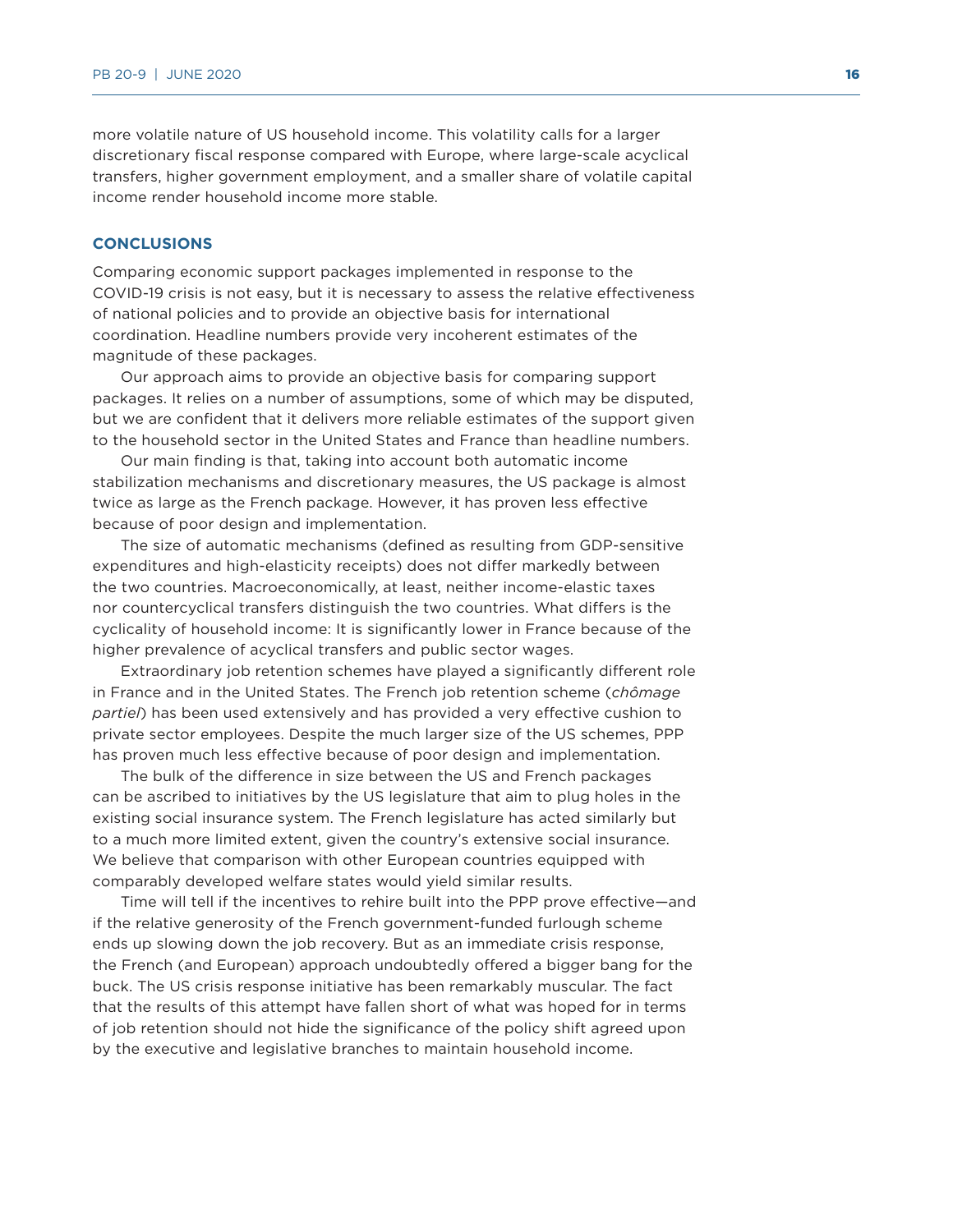#### **REFERENCES**

- Ball, Laurence M., Daniel Leigh, and Prakash Loungani. 2017. Okun's Law: Fit at 50? *Journal of Money, Credit and Banking* 49: 1413–41.
- Blanchard, Olivier, Thomas Philippon, and Jean Pisani-Ferry. 2020. *A new policy toolkit is needed as countries exit COVID-19 lockdowns.* [PIIE Policy Brief 20-8](https://www.piie.com/publications/policy-briefs/new-policy-toolkit-needed-countries-exit-covid-19-lockdowns). Washington: Peterson Institute for International Economics.
- Boone, Laurence, and Christel Gilles. 2006. *Une évaluation du rôle stabilisateur des revenus de remplacement en France*. Document de travail n. 65. Direction de la recherche, des études, de l'évaluation et des statistiques (DREES). Paris: Ministère des Solidarités et de la Santé.
- Cahuc, Pierre, Francis Kramarz, and Sandra Nevoux. 2018. *When Short-Time Work Works.*  Working Paper 692. Paris: Banque de France.
- Cashin, David B., Jamie Lenney, Byron F. Lutz, and William B. Peterman. 2018. Fiscal policy and aggregate demand in the USA before, during, and following the Great Recession. *International Tax and Public Finance* 25: 1519–58.
- CBO (Congressional Budget Office). 2020. *Monthly Budget Review for April 2020* (May 8). Washington. Available at [www.cbo.gov/system/files/2020-05/56350-CBO-MBR.pdf](http://www.cbo.gov/system/files/2020-05/56350-CBO-MBR.pdf).
- CRFB (Committee for a Responsible Federal Budget). 2020. *What's in the \$2 Trillion Coronavirus Relief Package?* (March 25). Washington.
- DARES (Direction de l'Animation de la Recherche, des Études, et des Statistiques). 2020. Situation sur le marché du travail durant la crise sanitaire au 19 mai 2020 (May 20). Paris.
- Dolls, Mathias, Clemens Fuest, and Andreas Peichl. 2012. Automatic stabilizers and economic crisis: US vs. Europe. *Journal of Public Economics* 96, no. 3-4: 279–94.
- Furman, Jason, and Wilson Powell III. 2020. [The US unemployment rate is higher than it](https://www.piie.com/blogs/realtime-economic-issues-watch/us-unemployment-rate-higher-it-looks-and-still-high-if-all)  [looks—and is still high if all furloughed workers returned](https://www.piie.com/blogs/realtime-economic-issues-watch/us-unemployment-rate-higher-it-looks-and-still-high-if-all). Realtime Economic Issues Watch, June 5. Washington: Peterson Institute for International Economics.
- Granja, João, Christos Makridis, Constantine Yannelis, and Eric Zwick. 2020. *Did the Paycheck Protection Program Hit the Target?* NBER Working Paper 27095. Cambridge, MA: National Bureau of Economic Research.
- INSEE (Institut National de la Statistique et des Études Économiques). 2018. *Les revenus et le patrimoine des ménages.* INSEE *Références* (June). Paris.
- INSEE (Institut National de la Statistique et des Études Économiques). 2020. Points de conjoncture (April 9). Paris. Available at [https://insee.fr/fr/statistiques/4478214?s](https://insee.fr/fr/statistiques/4478214?sommaire=4473296) [ommaire=4473296](https://insee.fr/fr/statistiques/4478214?sommaire=4473296).
- Liu, Haoyang, and Desi Volker. 2020. Where Have the Paycheck Protection Loans Gone So Far? Liberty Street Economics, May 6. Federal Reserve Bank of New York.
- OECD (Organization for Economic Cooperation and Development). 2020. *Taxing Wages 2020.* Paris: OECD Publishing.
- OFCE (Observatoire Français des Conjonctures Économiques). 2020. *Évaluation au 6 mai 2020 de l'impact économique de la pandémie de COVID-19 et des mesures de confinement sur le marché du travail en France*. Policy Brief 67 (May 6). Paris.
- Price, Robert W. R., Thai-Thanh Dang, and Jarmila Botev. 2015. *Adjusting Fiscal Balances for the Business Cycle: New Tax and Expenditure Elasticity Estimates for OECD countries.*  OECD Economics Department Working Papers 1275. Paris: OECD Publishing.
- Shelton, Alison M., Kathleen Romig, and Julie M. Whittaker. 2009. *Unemployment insurance provisions in the American Recovery and Reinvestment Act of 2009.* Washington: Congressional Research Service.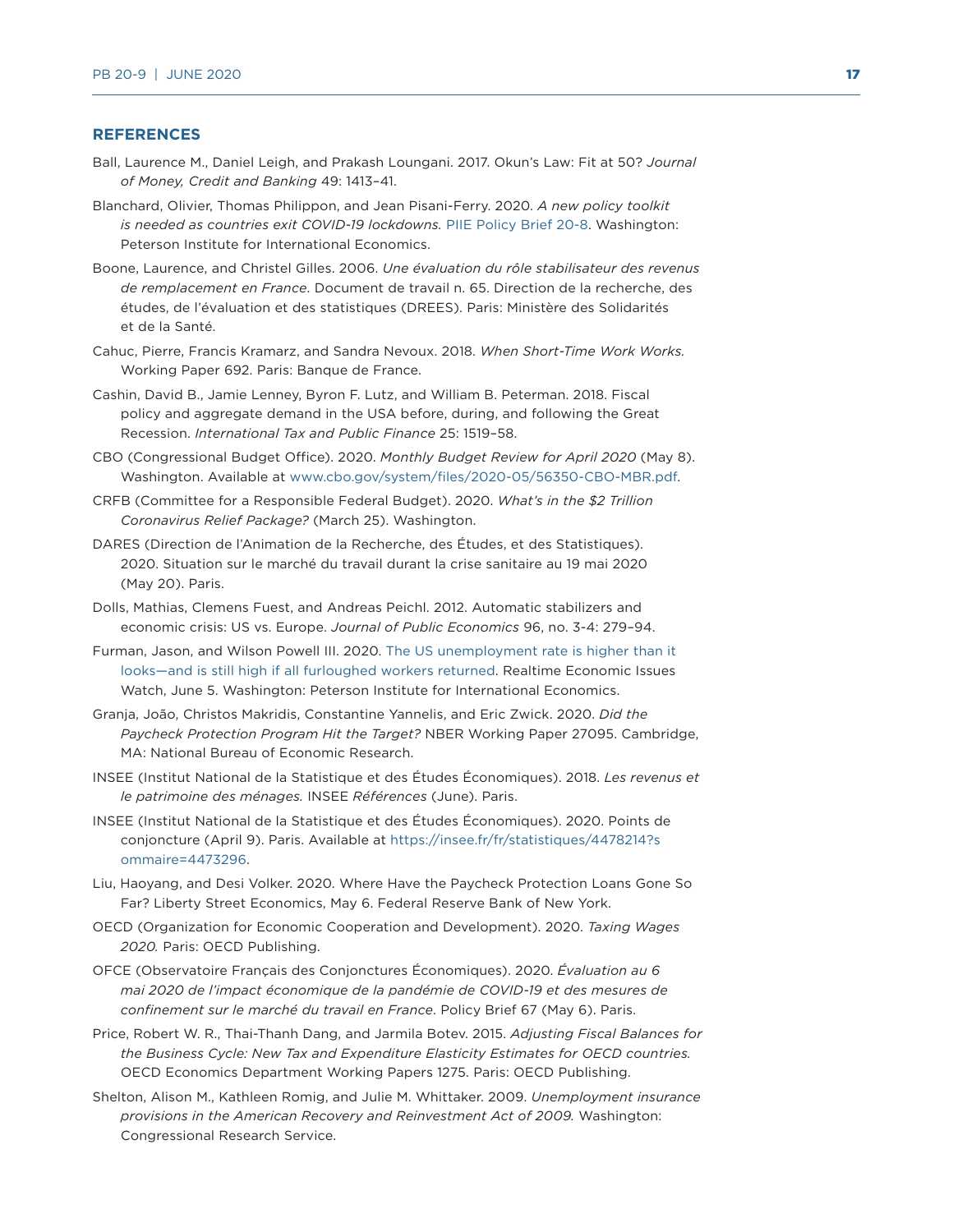- SBA (Small Business Administration). 2020. *Paycheck Protection Program (PPP) Report.*  Approvals through 12 PM EST 4/16/2020. Washington. Available at [www.sba.gov/](http://www.sba.gov/document/report--paycheck-protection-program-ppp-report-through-april-16-2020-12-pm-est) [document/report--paycheck-protection-program-ppp-report-through-april-16-](http://www.sba.gov/document/report--paycheck-protection-program-ppp-report-through-april-16-2020-12-pm-est) [2020-12-pm-est.](http://www.sba.gov/document/report--paycheck-protection-program-ppp-report-through-april-16-2020-12-pm-est)
- Taylor, Blake. 2020. *US Daily: Checking in on the Small Business Loan Program.* Goldman Sachs Investment Research, April 20.
- Van Vliet, Olaf, and Koen Caminada. 2012. Unemployment replacement rates dataset among 34 welfare states 1971-2009: An update, extension and modification of the Scruggs' Welfare State Entitlements Data Set. NEUJOBS Special Report 2. Leiden University.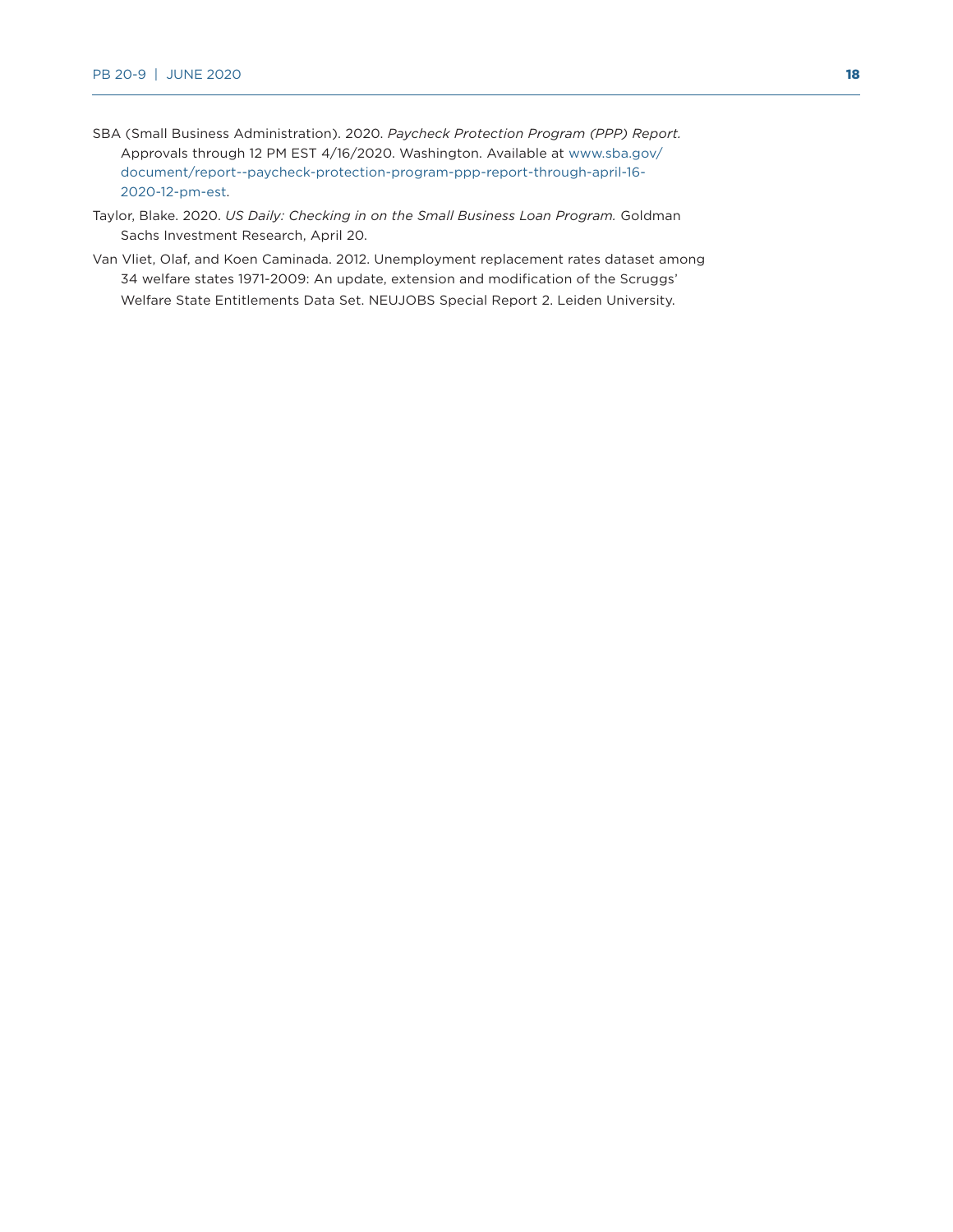#### **APPENDIX A**

#### **COST ESTIMATES OF JOB RETENTION SCHEMES**

In France, the total cost of *chômage partiel* depends on the cost per hour of partial unemployment, number of hours requested by firms, rate at which companies consume the requested hours, and number of weeks companies rely on *chômage partiel*.

The initial government estimate for the cost per hour was €14 (in the first amended budget bill, the total cost was €8.5 billion for 600 million hours of partial unemployment consumed). This seemed too high. An assumption that beneficiaries of the scheme are distributed evenly across the first eight deciles of the wage income distribution and excluding the two upper deciles, for which remote working is likely to be much more widespread, results in a cost of €11/hour. This is close to the €10/hour used by the government in its second amended budget bill.

By May 18, 2020, companies had requested authorization for 5.5 billion hours of partial unemployment (*demande d'autorisation préalable*, DAP) for more than 12 million employees and for an average duration of 3 months. Assuming that the 3-month period starts in mid-March and that companies rely on the job retention scheme until the end of May implies that authorization for more than 4.5 billion hours of partial unemployment was requested during that period. Assuming that companies request compensation (*demande d'indemnisation*, DI) at a rate of 60 percent (DI/DAP) gives a total of 2,725 million hours of partial unemployment consumed for a total cost of €30 billion or 1.2 percent of GDP. This is much higher than the €8.5 billion initially budgeted by the government in mid-March but relatively close to the most recent estimate of €24 billion published in mid-April.

Preliminary data on reimbursement requests (DIs) for March suggest a lower consumption rate (DI/DAP) than the one assumed in our calculation. As of May 5, reimbursement requests had been submitted for only 40 percent of employees potentially covered by the scheme. But this number was revised to 48 percent on May 11 and then 51 percent on May 18 (companies have up to one year to submit reimbursement requests). The relatively low estimate is also driven by large firms for which it is less urgent (because of higher liquidity buffers) and operationally more complicated (because of the large number of employees) to submit reimbursement requests. As of May 18, the estimate was 70 percent for firms with fewer than 50 employees and 30 percent for firms with more than 250 employees (DARES 2020).

In the United States, the \$349 billion that the CARES Act appropriated for PPP ran dry fast. An additional \$321.3 billion was appropriated for the PPPHCE Act.<sup>29</sup> According to CRFB's COVID Money Tracker,<sup>30</sup> \$186 billion of the total amount appropriated have been used by the end of May. The loan proceeds must be used to cover payroll costs, mortgage interest, rent, and utility costs with not more than 25 percent of the loan forgiveness amount attributable to nonpayroll

<sup>29</sup> See [www.cbo.gov/publication/56338.](http://www.cbo.gov/publication/56338)

<sup>30</sup> See [www.crfb.org/blogs/covid-money-tracker-policies-enacted-to-date](http://www.crfb.org/blogs/covid-money-tracker-policies-enacted-to-date). The June 8, 2020 update is used.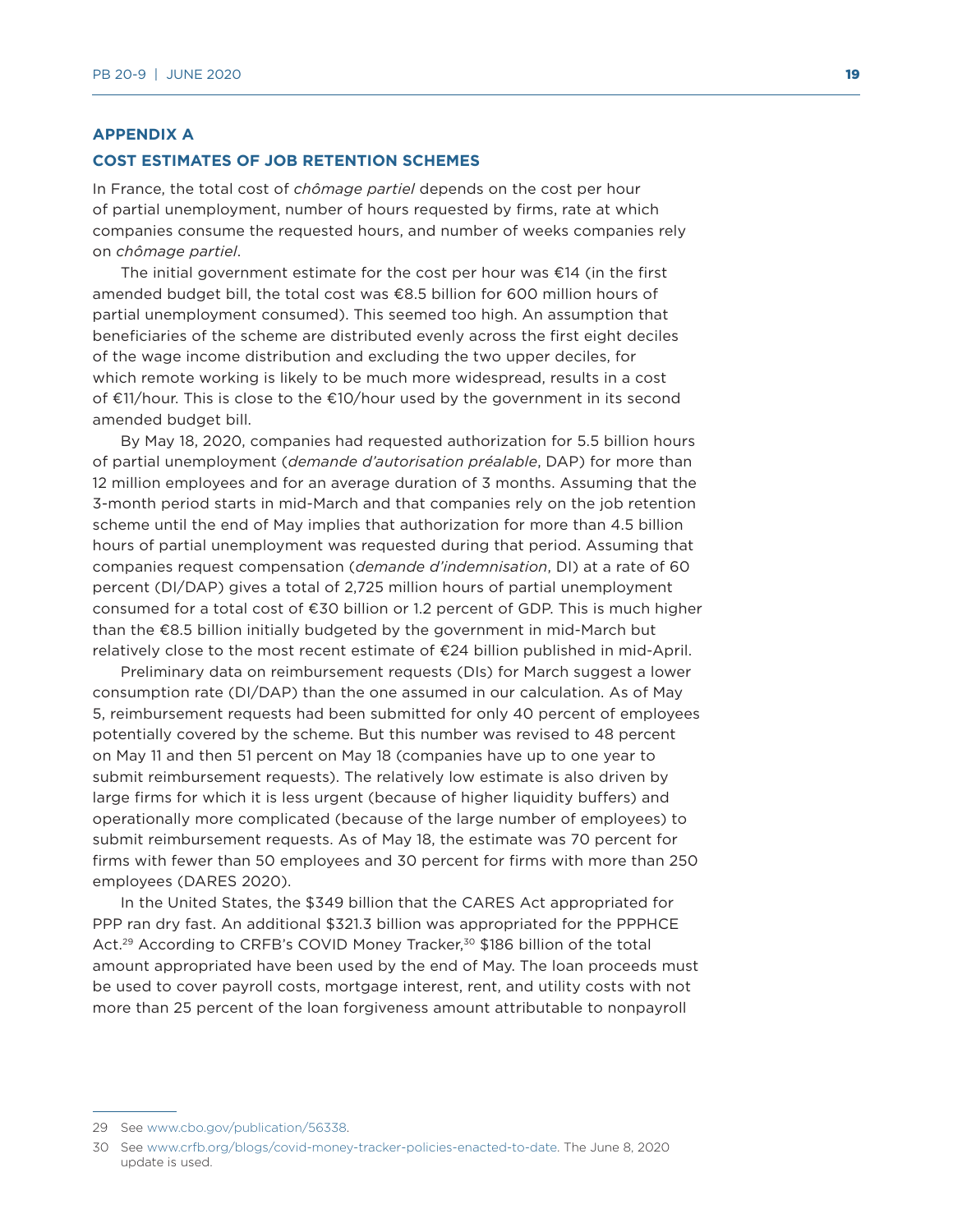costs.<sup>31</sup> Given the reduced need for labor during the lockdown period and the subsidy for nonpayroll expenditures embedded in the scheme, our estimates assume that firms make full use of the 25 percent available for nonpayroll expenditures. Since employers' social contributions account for 16 percent of total employee compensation and are included in eligible payroll costs, the figures in table 1 correspond to 63 percent (75 percent times 84 percent) of \$349 billion for the CARES Act and 63 percent (75 percent times 84 percent) of \$186 billion for the PPPHCE Act.

The CARES Act also appropriates up to \$32 billion in payroll support to the airline industry to maintain employment and avoid job cuts, \$10 billion for grants through the SBA's Economic Injury Disaster Loans to help small employers cover payroll costs to retain employees, and up to \$58 billion for a broad-based refundable tax credit designed to encourage employers to keep employees on their payroll.

As of May 12,<sup>32</sup> Treasury had approved over \$25 billion in assistance to 352 applicants from the aviation industry, which is more than the total outlays projected by CBO for FY2020.33 Per Treasury guidance, airlines will receive around 70 percent of the assistance of the Air Carrier Worker Support program in the form of a government grant and 30 percent in the form of a low-interest loan. We assume that an additional \$5 billion was approved since May 12 and that 16 percent is used for employers' social contributions. The amount in table 1 is thus obtained as 59 percent (70 percent times 84 percent) of \$30 billion.

As of May 8, the SBA had approved over three million Emergency EIDL grants, totaling nearly \$9.9 billion. The PPPHCE Act appropriated an additional \$10 billion for Emergency EIDL grants that we assume have also been fully disbursed. For the Employment Retention Credit, the total expected outlays for FY2020 are prorated and amount to one-third (2 months over 6 months) of the \$49 billion. The amounts in table 1 account for employers' social contributions and are thus obtained as 84 percent of the above-mentioned sums.

#### **COST ESTIMATES OF SOCIAL SAFETY NET ENHANCEMENTS**

Several small measures have been announced to complement the social safety net in France.

For very small firms, self-employed workers and microentrepreneurs experiencing a sharp drop (50 percent) in revenue year on year or subject to administrative closure, a solidarity fund has been established to disburse a lumpsum allowance of up to  $\epsilon$ 1,500 per month per individual. In the first amended budget bill, the amount budgeted for the fund was €1 billion; in the second, the amount was increased to €7 billion. By the end of May, €3.4 billion had been disbursed.34

<sup>31</sup> The requirement that 75 percent of the loan forgiveness amount be spent on payroll costs was reduced to 60 percent following the enactment of the Paycheck Protection Program Flexibility Act on June 5, 2020. See [https://home.treasury.gov/news/press-releases/sm1026.](https://home.treasury.gov/news/press-releases/sm1026)

<sup>32</sup> See [https://home.treasury.gov/news/press-releases/sm1008.](https://home.treasury.gov/news/press-releases/sm1008)

<sup>33</sup> See [www.cbo.gov/system/files/2020-04/hr748.pdf](http://www.cbo.gov/system/files/2020-04/hr748.pdf).

<sup>34</sup> See [www.economie.gouv.fr/covid19-soutien-entreprises/aides-versees-fonds-solidarite](http://www.economie.gouv.fr/covid19-soutien-entreprises/aides-versees-fonds-solidarite).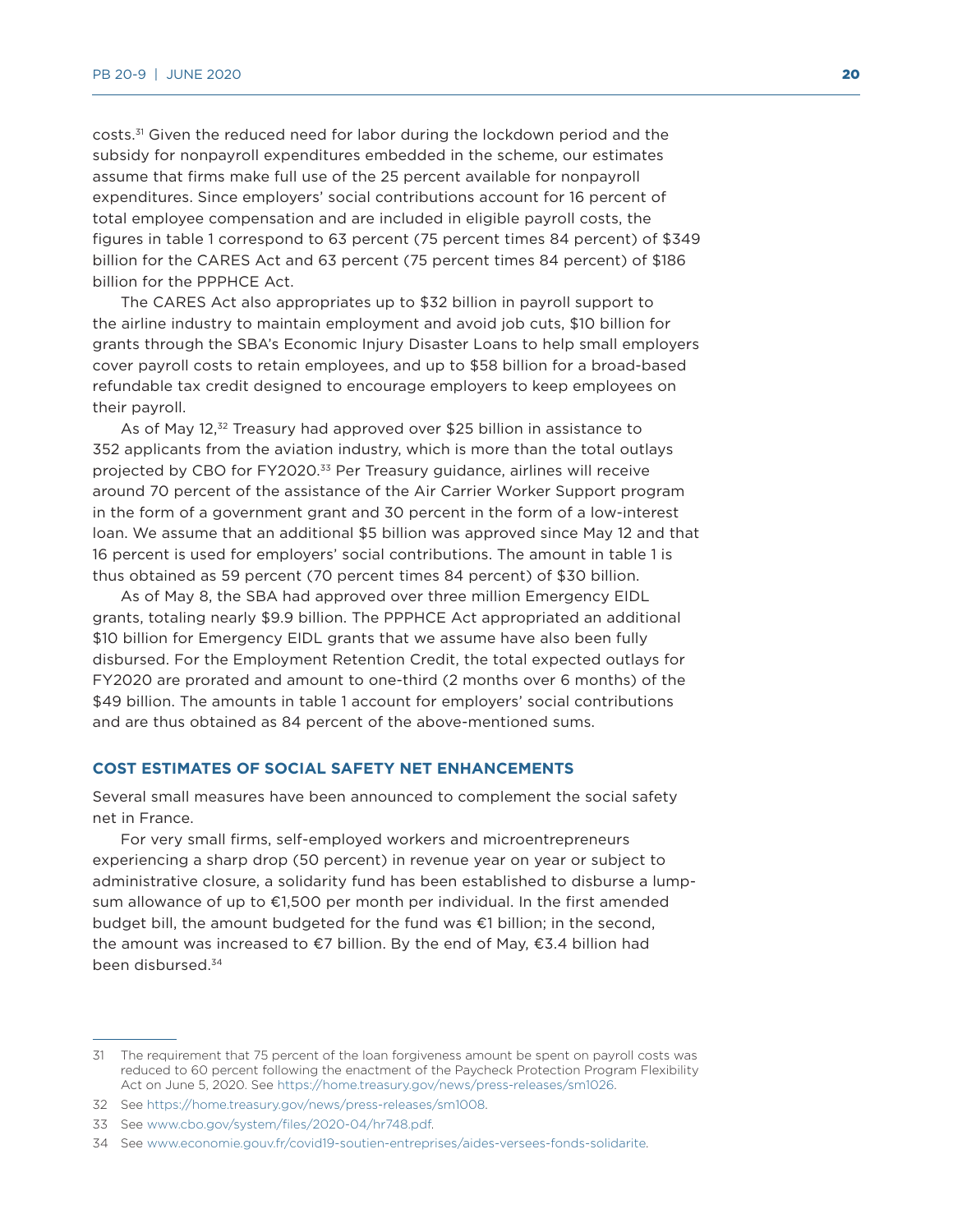For quarantined individuals, for parents with young children who cannot continue working because of the closure of day care and schools, and for individuals with health conditions that put them at risk of developing a severe form of COVID-19, the French government pays daily allowances at an estimated cost of €1.5 billion. Benefits for the unemployed whose rights expire during the lockdown are automatically extended at a cost of €0.5 billion.

In the second amended budget bill, an envelope of €2.5 billion was made available for emergency relief spending. Some of that is used to send direct cash transfers of €150 per adult and €100 per child to about 4 million households on welfare benefits, at a cost of €900 million.

Bonus payments of up to €1,000 will also be disbursed to healthcare workers and government employees who have been "particularly mobilized" during the crisis. The cost for healthcare workers is estimated to be  $\epsilon$ 1.3 billion. According to government estimates, 1 in 5 state employees  $(400,000)^{35}$  should be eligible for the bonus payment. Assuming an average payment of €500 and the same eligibility for local government employees, the overall cost is assumed to be around €500 million.

In the United States, by contrast, the emergency legislation includes numerous measures that improve the existing social insurance system (e.g., a \$600 weekly top-up to unemployment insurance benefits, tax credits for sick leave) as well as direct cash transfers to households.

The amounts reported in table 5 for the FFCRA and the CARES Act are obtained from CRFB's COVID Money Tracker.36

For the FFCRA, out of the \$105 billion authorized for emergency paid leave, \$33 billion have been disbursed. Out of the \$50 billion authorized for the increase in Medicaid matching funds, \$17 billion have been disbursed. Out of the \$22 billion to increase SNAP benefits and funding for nutrition programs, \$3 billion have been disbursed. Out of the \$5 billion appropriated to extend unemployment benefits past 26 weeks, \$1 billion have been disbursed.

For the CARES Act, out of \$35 billion appropriated for Pandemic Unemployment Assistance, which helps unemployed who are not usually eligible for regular state unemployment insurance benefits, \$28 billion have been disbursed.37 For the Emergency Increase in Unemployment Compensation Benefits, which increases unemployment benefits by \$600 per week until the end of July, \$90 billion of the \$175 billion appropriated by the CARES Act have been disbursed. For the Pandemic Emergency Unemployment Compensation, which extends eligibility of regular unemployment benefits, \$1 billion of the \$12 billion projected to be spent in FY2020 and \$51 billion appropriated by the CARES Act have been disbursed. Altogether, 45 percent of the \$262 billion appropriated by the CARES Act for additional unemployment insurance has been disbursed by the end of May.

<sup>35</sup> See [www.acteurspublics.fr/articles/des-primes-speciales-crise-pour-1-agent-de-letat-sur-](http://www.acteurspublics.fr/articles/des-primes-speciales-crise-pour-1-agent-de-letat-sur-5-mais-pas-forcement-1-000-euros-pour-tous)[5-mais-pas-forcement-1-000-euros-pour-tous.](http://www.acteurspublics.fr/articles/des-primes-speciales-crise-pour-1-agent-de-letat-sur-5-mais-pas-forcement-1-000-euros-pour-tous)

<sup>36</sup> See [www.crfb.org/blogs/covid-money-tracker-policies-enacted-to-date](http://www.crfb.org/blogs/covid-money-tracker-policies-enacted-to-date). The June 8, 2020, update is used.

<sup>37</sup> Appropriated amounts and projected outlays by fiscal years are available at [www.cbo.gov/pub](http://www.cbo.gov/publication/56334)[lication/56334.](http://www.cbo.gov/publication/56334)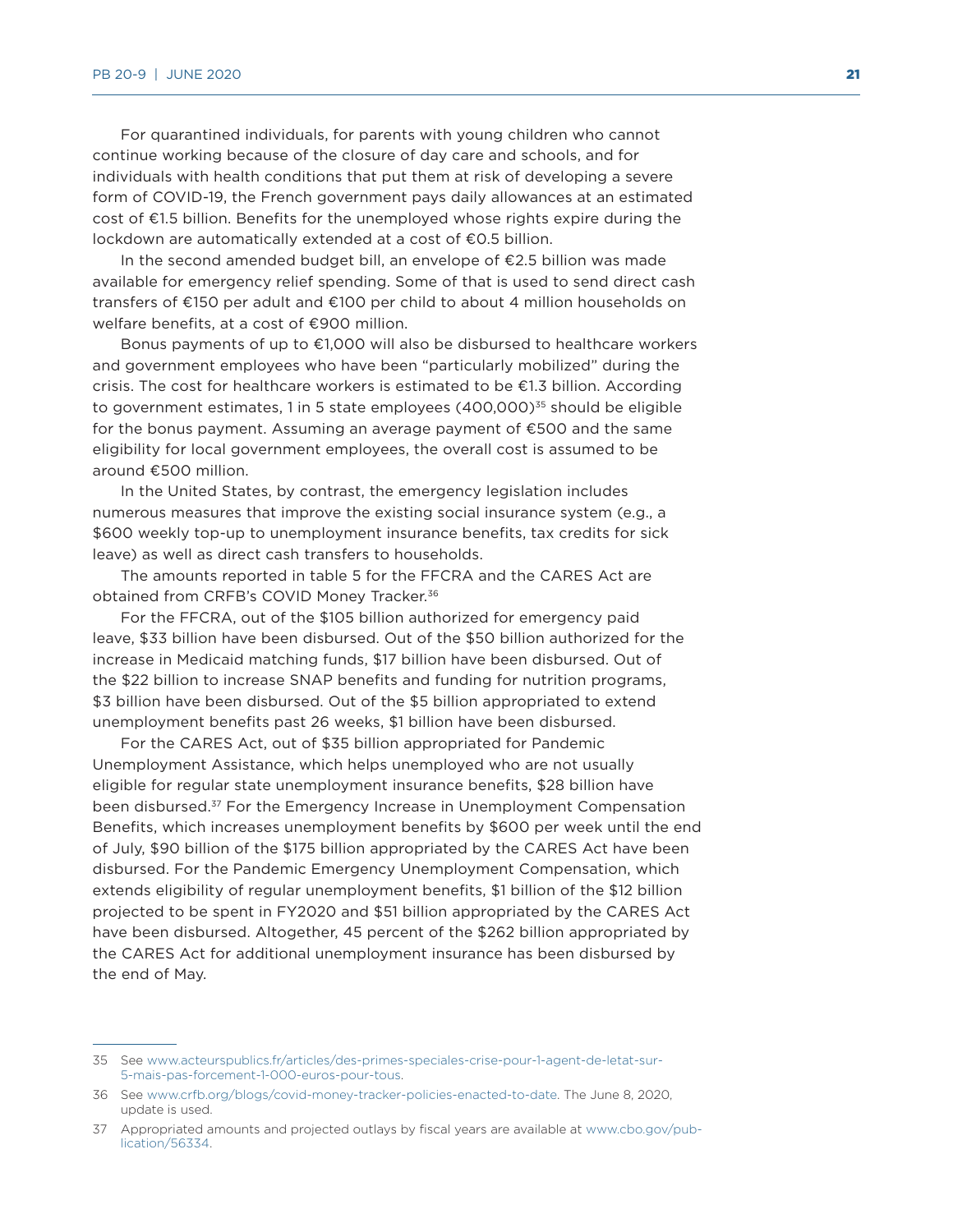The US Treasury began to deposit stimulus checks in taxpayers' accounts starting in mid-April. The Congressional Budget Office and the Joint Committee on Taxation estimate that this will increase outlays and decrease revenues by a total amount of \$293 billion over the 2020-21 period.<sup>38</sup> As of May 22, Treasury and the Internal Revenue Service reported that 152 million individuals had received payments worth almost \$258 billion in the program.<sup>39</sup> According to CRFB's COVID Money Tracker, \$267 billion or more than 90 percent of the total amount appropriated by the CARES Act was disbursed by the end of May. According to CRFB (2020), the CARES Act also reduces individual taxes by about \$20 billion. We assume that this reduction in tax liability is distributed uniformly over the fiscal year. Since April and May account for two of the six months remaining in FY2020, \$6.7 billion is included in table 5.

<sup>38</sup> See [www.cbo.gov/publication/56334](http://www.cbo.gov/publication/56334).

<sup>39</sup> See [www.irs.gov/newsroom/treasury-irs-release-latest-state-by-state-economic-impact-pay](http://www.irs.gov/newsroom/treasury-irs-release-latest-state-by-state-economic-impact-payment-figures-for-may-22-2020)[ment-figures-for-may-22-2020.](http://www.irs.gov/newsroom/treasury-irs-release-latest-state-by-state-economic-impact-payment-figures-for-may-22-2020)